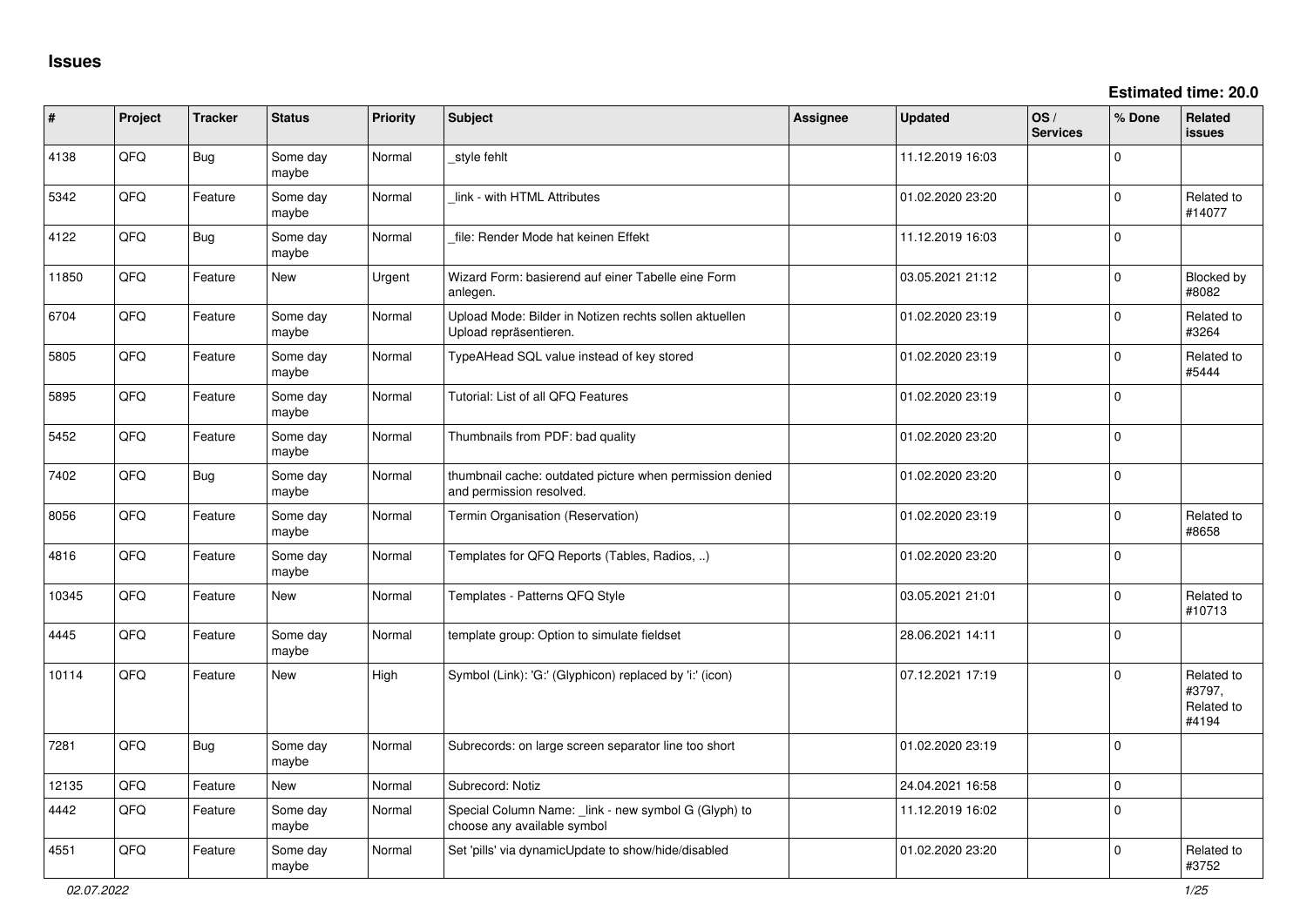| #     | Project | <b>Tracker</b> | <b>Status</b>     | <b>Priority</b> | <b>Subject</b>                                                                                               | <b>Assignee</b> | <b>Updated</b>   | OS/<br><b>Services</b> | % Done      | Related<br>issues    |
|-------|---------|----------------|-------------------|-----------------|--------------------------------------------------------------------------------------------------------------|-----------------|------------------|------------------------|-------------|----------------------|
| 880   | QFQ     | Feature        | Some day<br>maybe | Urgent          | Security: PHP, SQL Injection, XSS                                                                            |                 | 03.05.2021 21:14 |                        | $\Omega$    | Related to<br>#14320 |
| 7921  | QFQ     | Feature        | Some day<br>maybe | Normal          | Rest API Export: URL kuerzer machen                                                                          |                 | 01.02.2020 23:19 |                        | $\mathbf 0$ |                      |
| 9855  | QFQ     | <b>Bug</b>     | New               | Normal          | <b>Required Check</b>                                                                                        |                 | 01.02.2020 15:56 |                        | 0           |                      |
| 5129  | QFQ     | Feature        | Some day<br>maybe | Normal          | Reports: SQL fuer x Achse und y Achse                                                                        |                 | 11.12.2019 16:02 |                        | $\Omega$    |                      |
| 4435  | QFQ     | Feature        | Some day<br>maybe | Normal          | Report: striptags - specify allowed tags                                                                     |                 | 01.02.2020 23:20 |                        | $\mathbf 0$ |                      |
| 11534 | QFQ     | Feature        | New               | Normal          | Report: Action on selected rows - Table batchprocessing<br>feature                                           |                 | 18.11.2020 08:15 |                        | $\mathbf 0$ |                      |
| 4640  | QFQ     | Feature        | Some day<br>maybe | Normal          | Rename System Forms                                                                                          |                 | 01.02.2020 23:20 |                        | $\mathbf 0$ |                      |
| 1623  | QFQ     | Feature        | Some day<br>maybe | Normal          | RealURL                                                                                                      |                 | 11.12.2019 16:03 |                        | 30          |                      |
| 10766 | QFQ     | <b>Bug</b>     | New               | High            | Radiobutton / parameter.buttonClass=btn-default: dynamic<br>update                                           |                 | 03.05.2021 21:12 |                        | 0           | Related to<br>#11237 |
| 9020  | QFQ     | <b>Bug</b>     | Some day<br>maybe | Normal          | radio mit buttonClass und dynamicUpdate lassen sich nicht<br>kombinieren                                     |                 | 11.12.2019 16:01 |                        | $\mathbf 0$ |                      |
| 5851  | QFQ     | Feature        | Some day<br>maybe | Normal          | Queue System implementieren: MQTT, RabbitMQ                                                                  |                 | 01.02.2020 23:20 |                        | $\mathbf 0$ | Related to<br>#5715  |
| 7108  | QFQ     | Feature        | Some day<br>maybe | Normal          | QFQ Wrap Elements                                                                                            |                 | 11.12.2019 16:01 |                        | $\Omega$    |                      |
| 5892  | QFQ     | Feature        | Some day<br>maybe | Normal          | QFQ should use T3 API to manipulate FE GROUP<br>membership                                                   |                 | 01.02.2020 23:20 |                        | $\mathbf 0$ |                      |
| 9024  | QFQ     | <b>Bug</b>     | Some day<br>maybe | Normal          | QFQ Einarbeitung                                                                                             |                 | 01.02.2020 15:56 |                        | $\mathbf 0$ |                      |
| 5160  | QFQ     | Feature        | Some day<br>maybe | Normal          | QFQ collaborative / together.js, ShareJS, y-js, collaborative,                                               |                 | 11.12.2019 16:02 |                        | $\mathbf 0$ |                      |
| 1234  | QFQ     | Feature        | Some day<br>maybe | Normal          | QF: Record numbering: Im Grid soll in Spalte 1 optional die<br>laufende Nummer der Records angezeigt werden. |                 | 01.02.2020 23:20 |                        | $\mathbf 0$ |                      |
| 955   | QFQ     | Feature        | Some day<br>maybe | Normal          | QF: Notizen vor/nach dem Form                                                                                |                 | 01.02.2020 23:20 |                        | $\mathbf 0$ |                      |
| 1251  | QFQ     | Feature        | Some day<br>maybe | Normal          | QF: Combo                                                                                                    |                 | 11.12.2019 16:03 |                        | $\mathbf 0$ |                      |
| 1253  | QFQ     | Feature        | Some day<br>maybe | Normal          | QF: Colorpicker                                                                                              |                 | 11.12.2019 16:03 |                        | 0           |                      |
| 3495  | QFQ     | Feature        | Some day<br>maybe | Normal          | Predifined Parameter werden nicht in '+' (add new record)<br>SIP gerendert.                                  |                 | 11.12.2019 16:02 |                        | $\mathbf 0$ |                      |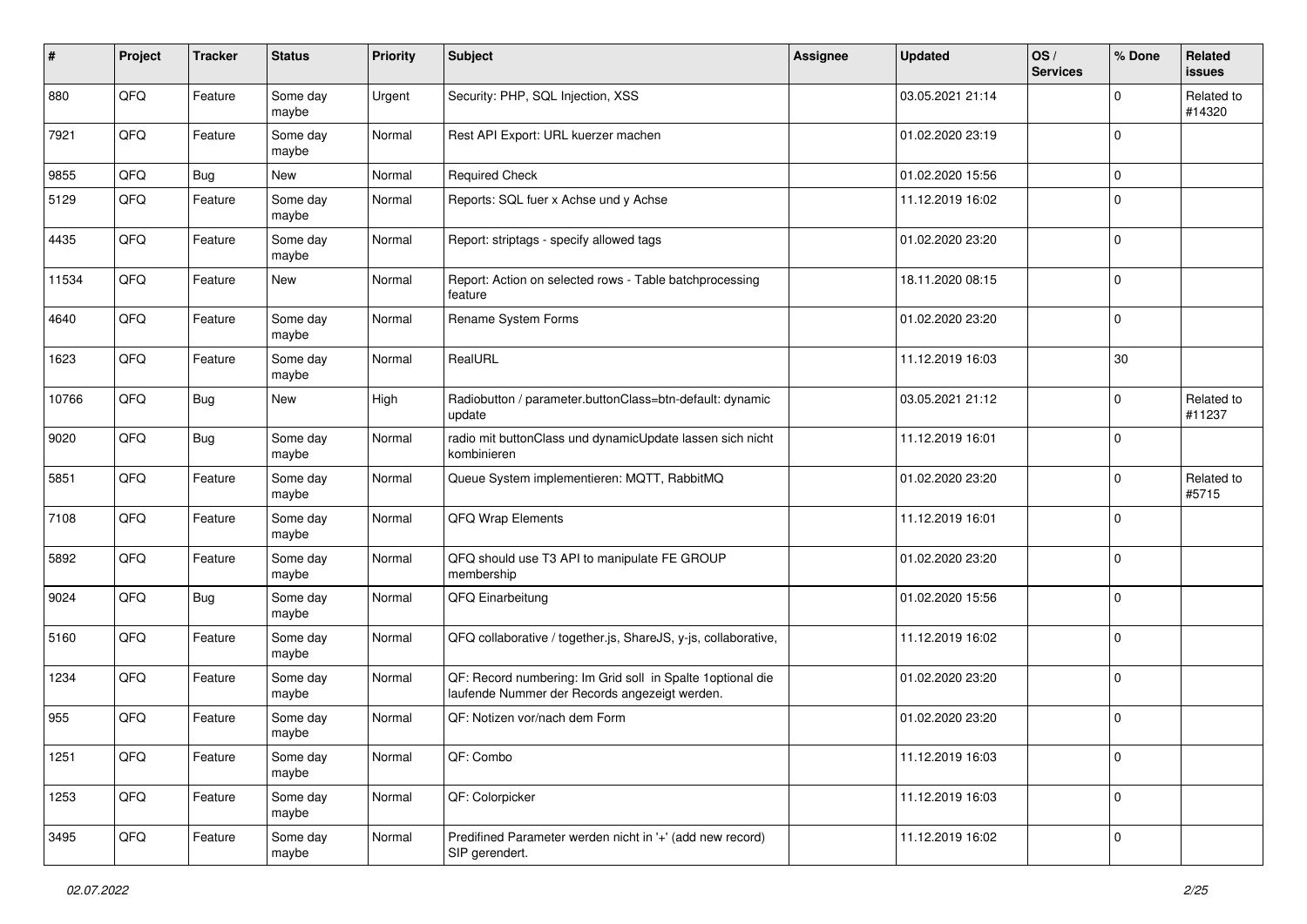| $\sharp$ | Project | <b>Tracker</b> | <b>Status</b>     | <b>Priority</b> | <b>Subject</b>                                                                                         | <b>Assignee</b> | <b>Updated</b>   | OS/<br><b>Services</b> | % Done      | Related<br><b>issues</b>                    |
|----------|---------|----------------|-------------------|-----------------|--------------------------------------------------------------------------------------------------------|-----------------|------------------|------------------------|-------------|---------------------------------------------|
| 10384    | QFQ     | Feature        | New               | Normal          | Parameter Exchange QFQ Instances                                                                       |                 | 07.05.2020 09:38 |                        | $\Omega$    |                                             |
| 4546     | QFQ     | Bug            | Some day<br>maybe | Normal          | NH: SIP storage is destroyed                                                                           |                 | 01.02.2020 23:20 |                        | $\Omega$    |                                             |
| 7229     | QFQ     | Feature        | Some day<br>maybe | Normal          | New FormElement.type: Button                                                                           |                 | 01.02.2021 12:32 |                        | $\Omega$    |                                             |
| 4446     | QFQ     | Feature        | Some day<br>maybe | Normal          | New FE get same feldContainerId as last modifed FE                                                     |                 | 01.02.2020 23:20 |                        | $\mathbf 0$ |                                             |
| 6084     | QFQ     | Feature        | Some day<br>maybe | Normal          | New escape type: 'D' - convert date                                                                    |                 | 01.02.2020 23:19 |                        | $\mathbf 0$ |                                             |
| 3646     | QFQ     | Feature        | Some day<br>maybe | Normal          | Moeglichkeit HTML Tags in Reports auszugeben (zu<br>enkodieren: htmlspecialchars)                      |                 | 11.12.2019 16:02 |                        | $\Omega$    | Related to<br>#14320                        |
| 4626     | QFQ     | Feature        | Some day<br>maybe | Normal          | Mobile View: 'classBody=qfq-form-right' makes no sense                                                 |                 | 01.02.2020 23:20 |                        | $\Omega$    |                                             |
| 4027     | QFQ     | Feature        | Some day<br>maybe | Normal          | Missing: orange 'check' / 'bullet'                                                                     |                 | 11.12.2019 16:03 |                        | $\Omega$    |                                             |
| 12039    | QFQ     | Feature        | <b>New</b>        | Normal          | Missing htmlSpecialChar() in pre processing on form submit                                             |                 | 18.02.2021 00:09 |                        | $\Omega$    | Related to<br>#14320                        |
| 7104     | QFQ     | Feature        | Some day<br>maybe | Normal          | Manual: hint about escaping if '\r' appears in mail body                                               |                 | 11.12.2019 16:01 |                        | $\Omega$    |                                             |
| 4440     | QFQ     | Feature        | Some day<br>maybe | Normal          | Manual.rst: explain how to. expand PHP Session to 4h                                                   |                 | 11.12.2019 16:02 |                        | $\Omega$    |                                             |
| 5455     | QFQ     | Feature        | Some day<br>maybe | Normal          | Mail Redirects grld abhaengig                                                                          |                 | 01.02.2020 23:20 |                        | $\Omega$    |                                             |
| 4974     | QFQ     | Feature        | Some day<br>maybe | Normal          | Long polling - inform all listening clients of changes                                                 |                 | 11.12.2019 16:02 |                        | $\Omega$    |                                             |
| 4439     | QFQ     | Feature        | Some day<br>maybe | Normal          | Log: report all actions fired by an FE Element, incl. the<br>original directive (slaveld, sqllnsert, ) |                 | 01.02.2020 23:20 |                        | $\Omega$    | Related to<br>#4432,<br>Related to<br>#5458 |
| 4433     | QFQ     | Feature        | Some day<br>maybe | Normal          | Log when SIP will be destroyed by QFQ for any (security)<br>reason                                     |                 | 01.02.2020 23:20 |                        | $\Omega$    | Related to<br>#4432,<br>Related to<br>#5458 |
| 3617     | QFQ     | Feature        | Some day<br>maybe | Normal          | Load javascripts at bottom                                                                             |                 | 11.12.2019 16:02 |                        | $\Omega$    |                                             |
| 1510     | QFQ     | Feature        | Some day<br>maybe | Normal          | jquery von google laden, falls das nicht geht lokal                                                    |                 | 11.12.2019 16:03 |                        | $\Omega$    |                                             |
| 2950     | QFQ     | Feature        | Some day<br>maybe | Normal          | Inhalt QFQ Records als File                                                                            |                 | 11.12.2019 16:03 |                        | $\Omega$    |                                             |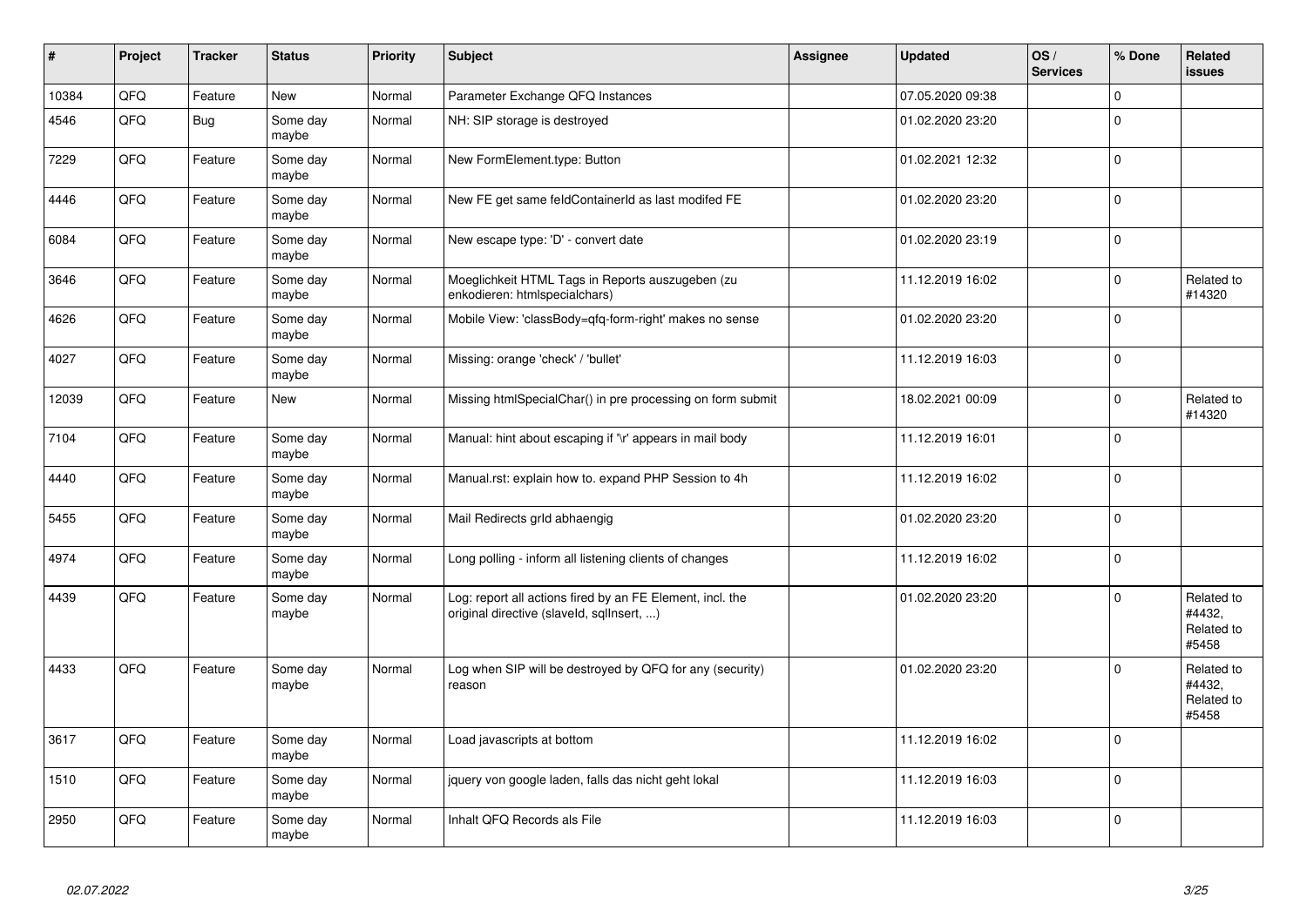| #     | Project | <b>Tracker</b> | <b>Status</b>     | <b>Priority</b> | <b>Subject</b>                                                                                                                                           | <b>Assignee</b> | <b>Updated</b>   | OS/<br><b>Services</b> | % Done      | Related<br>issues    |
|-------|---------|----------------|-------------------|-----------------|----------------------------------------------------------------------------------------------------------------------------------------------------------|-----------------|------------------|------------------------|-------------|----------------------|
| 9126  | QFQ     | <b>Bug</b>     | Some day<br>maybe | Normal          | hidden Form elements are present in page source                                                                                                          |                 | 02.01.2021 18:41 |                        | $\mathbf 0$ |                      |
| 6515  | QFQ     | Feature        | Some day<br>maybe | Normal          | Formular: Felder dynamisch ein/ausblenden                                                                                                                |                 | 11.12.2019 16:02 |                        | $\mathbf 0$ |                      |
| 7278  | QFQ     | Feature        | Some day<br>maybe | Normal          | Form: Wert vordefinieren der immer gesetzt wird                                                                                                          |                 | 02.05.2021 09:27 |                        | $\Omega$    |                      |
| 12156 | QFQ     | Feature        | <b>New</b>        | Normal          | Form: Optional disable 'leave page'                                                                                                                      |                 | 03.05.2021 20:45 |                        | $\mathbf 0$ |                      |
| 4443  | QFQ     | Feature        | Some day<br>maybe | Normal          | Form: multiple secondary tables                                                                                                                          |                 | 01.02.2020 23:20 |                        | $\Omega$    |                      |
| 11716 | QFQ     | Feature        | New               | Normal          | Form an beliebiger Stelle im Report anzeigen                                                                                                             |                 | 09.12.2020 09:47 |                        | $\mathbf 0$ |                      |
| 10763 | QFQ     | Feature        | New               | Normal          | form accessed and submitted despite logout?                                                                                                              |                 | 16.06.2020 11:43 |                        | $\mathbf 0$ |                      |
| 3878  | QFQ     | Feature        | Some day<br>maybe | Normal          | Form 'FormElement': Spalte 'name' typeAhead mit<br>Spaltennamen der Primarytable.                                                                        |                 | 11.12.2019 16:03 |                        | $\Omega$    |                      |
| 3879  | QFQ     | Feature        | Some day<br>maybe | Normal          | Form 'FormElement': Beim Feld 'name' rechts in der Notiz<br>einen Link einblenden - a) aktuelle Definition anzeigen, b)<br>Spalte in der Tabelle anlegen |                 | 11.12.2019 16:03 |                        | $\mathbf 0$ |                      |
| 3880  | QFQ     | Feature        | Some day<br>maybe | Normal          | Form 'Form': anlegen einer Tabelle                                                                                                                       |                 | 14.01.2021 10:12 |                        | $\Omega$    |                      |
| 5923  | QFQ     | Feature        | Some day<br>maybe | Normal          | fillStoreSystemBySqlLate                                                                                                                                 |                 | 01.02.2020 23:19 |                        | $\Omega$    |                      |
| 4444  | QFQ     | Feature        | Some day<br>maybe | Normal          | FE.type=upload: detect mime type                                                                                                                         |                 | 11.12.2019 16:02 |                        | $\mathbf 0$ | Related to<br>#4303  |
| 5877  | QFQ     | Bug            | Some day<br>maybe | Normal          | FE.type=note:bsColumn strange behaviour                                                                                                                  |                 | 01.02.2020 23:19 |                        | $\mathbf 0$ |                      |
| 4536  | QFQ     | Feature        | Some day<br>maybe | Normal          | FE upload: problem with delete if mutliple uploads an<br>FE.name="                                                                                       |                 | 01.02.2020 23:20 |                        | $\Omega$    |                      |
| 10324 | QFQ     | <b>Bug</b>     | <b>New</b>        | Normal          | Excel Export mit Template funktioniert nur, wenn Template<br>vor uid kommt                                                                               |                 | 30.03.2020 11:20 |                        | $\Omega$    | Related to<br>#10257 |
| 10874 | QFQ     | Feature        | New               | Normal          | Erstellen eines Foreign Keys in der Tabelle "FormElement"                                                                                                |                 | 13.07.2020 10:11 |                        | $\mathbf 0$ |                      |
| 10759 | QFQ     | Bug            | New               | Normal          | emptyMeansNull - Feld falsch aktualisiert                                                                                                                |                 | 12.11.2020 23:45 |                        | $\mathbf 0$ |                      |
| 5893  | QFQ     | Feature        | Some day<br>maybe | Normal          | Edit on double-click                                                                                                                                     |                 | 01.02.2020 23:19 |                        | $\mathbf 0$ | Related to<br>#5894  |
| 6083  | QFQ     | Feature        | Some day<br>maybe | Normal          | Dynamic Update: Value Check via SQL                                                                                                                      |                 | 11.12.2019 16:02 |                        | $\Omega$    |                      |
| 11195 | QFQ     | <b>Bug</b>     | <b>New</b>        | Low             | Dynamic Update: Note not updated if new text is empty<br>(v20.4)                                                                                         |                 | 25.09.2020 11:14 |                        | $\Omega$    |                      |
| 7100  | QFQ     | Feature        | Some day<br>maybe | Normal          | Download: log access, max downloads, time limit                                                                                                          |                 | 01.02.2020 23:19 |                        | $\Omega$    |                      |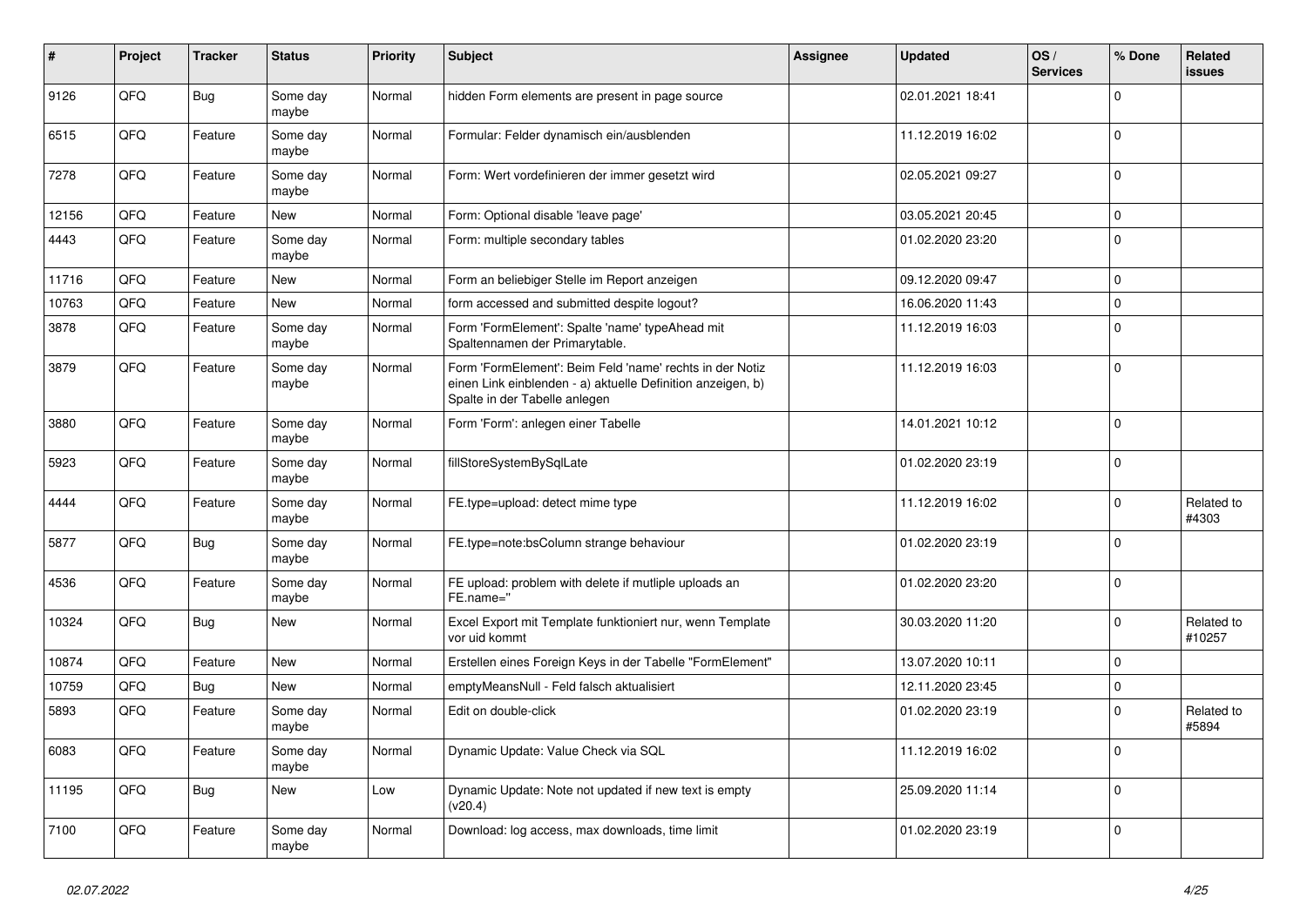| #     | Project | <b>Tracker</b> | <b>Status</b>     | <b>Priority</b> | <b>Subject</b>                                                                                                                                                | <b>Assignee</b> | <b>Updated</b>   | OS/<br><b>Services</b> | % Done      | Related<br>issues    |
|-------|---------|----------------|-------------------|-----------------|---------------------------------------------------------------------------------------------------------------------------------------------------------------|-----------------|------------------|------------------------|-------------|----------------------|
| 5850  | QFQ     | Feature        | Some day<br>maybe | Normal          | Deployment: In QFQ Doc best practice fuer zeitgemaesses<br>Deployment beschreiben                                                                             |                 | 01.02.2020 23:20 |                        | 0           |                      |
| 4627  | QFQ     | Feature        | Some day<br>maybe | Normal          | dbupdate: all tables - check 'create', 'modified' if it is possible<br>to change to default 'CURRENT TIMESTAMP' and modified<br>'ON UPDATE CURRENT_TIMESTAMP' |                 | 01.02.2020 23:20 |                        | $\mathbf 0$ |                      |
| 6992  | QFQ     | Feature        | Some day<br>maybe | Normal          | DB exception: Syntax Highlight                                                                                                                                |                 | 11.12.2019 16:01 |                        | $\Omega$    | Related to<br>#5450  |
| 4719  | QFQ     | Feature        | Some day<br>maybe | Normal          | Custom Message in Client in case of 'Browser tab close,<br>modification will be lost'                                                                         |                 | 01.02.2020 23:20 |                        | 0           |                      |
| 10738 | QFQ     | Feature        | Some day<br>maybe | Normal          | CORS headers for external API requests                                                                                                                        |                 | 10.06.2020 14:00 |                        | $\mathbf 0$ |                      |
| 9853  | QFQ     | Feature        | New               | Normal          | Check das SQL / QFQ / Mail Logfile geschrieben wird                                                                                                           |                 | 09.01.2020 11:15 |                        | $\mathbf 0$ |                      |
| 5783  | QFQ     | Feature        | Some day<br>maybe | Normal          | <b>BPMN View/Edit</b>                                                                                                                                         |                 | 11.12.2019 16:02 |                        | $\Omega$    |                      |
| 4194  | QFQ     | Feature        | In Progress       | Normal          | Bootstrap 4 ist jetzt offiziel                                                                                                                                |                 | 03.05.2021 20:47 |                        | 0           | Related to<br>#10114 |
| 6288  | QFQ     | Feature        | Some day<br>maybe | Normal          | Best Practice: Erklaeren wie man ein Formular ganz in<br>'weiss' erstellen kann                                                                               |                 | 11.12.2019 16:02 |                        | 0           |                      |
| 7105  | QFQ     | Feature        | Some day<br>maybe | Normal          | Beispiel wie man in einer zweiten Tabelle speichert.                                                                                                          |                 | 11.12.2019 16:01 |                        | $\Omega$    |                      |
| 7106  | QFQ     | Feature        | Some day<br>maybe | Normal          | Beispiel Nummerierung von Rows in Report                                                                                                                      |                 | 11.12.2019 16:01 |                        | $\Omega$    |                      |
| 10890 | QFQ     | Bug            | New               | Normal          | AutoCron hangs                                                                                                                                                |                 | 20.07.2020 13:56 |                        | $\mathbf 0$ |                      |
| 11522 | QFQ     | Bug            | <b>New</b>        | Normal          | Aus/Einblenden von Reitern                                                                                                                                    |                 | 13.11.2020 14:58 |                        | $\Omega$    |                      |
| 6299  | QFQ     | Feature        | Some day<br>maybe | Normal          | Attack detection: log table with invalid SIP access                                                                                                           |                 | 11.12.2019 16:02 |                        | $\Omega$    | Related to<br>#3947  |
| 11715 | QFQ     | Bug            | New               | Normal          | acceptZeroAsRequired and requiredOffButMark do not<br>coincide                                                                                                |                 | 08.12.2020 12:13 |                        | 0           |                      |
| 11535 | QFQ     | Feature        | New               | Normal          | Ability to create SQL columns in frontend QFQ forms                                                                                                           |                 | 17.11.2020 12:11 |                        | $\mathbf 0$ |                      |
| 12038 | QFQ     | Feature        | New               | Normal          | a) STORE_VAR: filenameOnlyStripUniq, b) SP:<br>QSTRIPUNIQ()                                                                                                   |                 | 17.02.2021 23:55 |                        | $\Omega$    |                      |
| 3567  | QFQ     | Feature        | Some day<br>maybe | Low             | 'Save', 'Close', 'New' als FormElement                                                                                                                        |                 | 11.12.2019 16:02 |                        | $\mathbf 0$ |                      |
| 7101  | QFO     | <b>Bug</b>     | Some day<br>maybe | Normal          | 'form' in SIP and 'report' - breaks                                                                                                                           |                 | 01.02.2020 23:20 |                        | $\mathbf 0$ |                      |
| 4441  | QFQ     | <b>Bug</b>     | Some day<br>maybe | Normal          | \$_SERVER Vars sollten nur aus dem Store genommen<br>werden - Code entsprechend anpassen.                                                                     |                 | 11.12.2019 16:02 |                        | $\mathbf 0$ |                      |
| 14185 | QFQ     | Feature        | New               | Normal          | External/Autocron.php - better suitable directory                                                                                                             | Support: System | 28.05.2022 11:03 |                        | 0           |                      |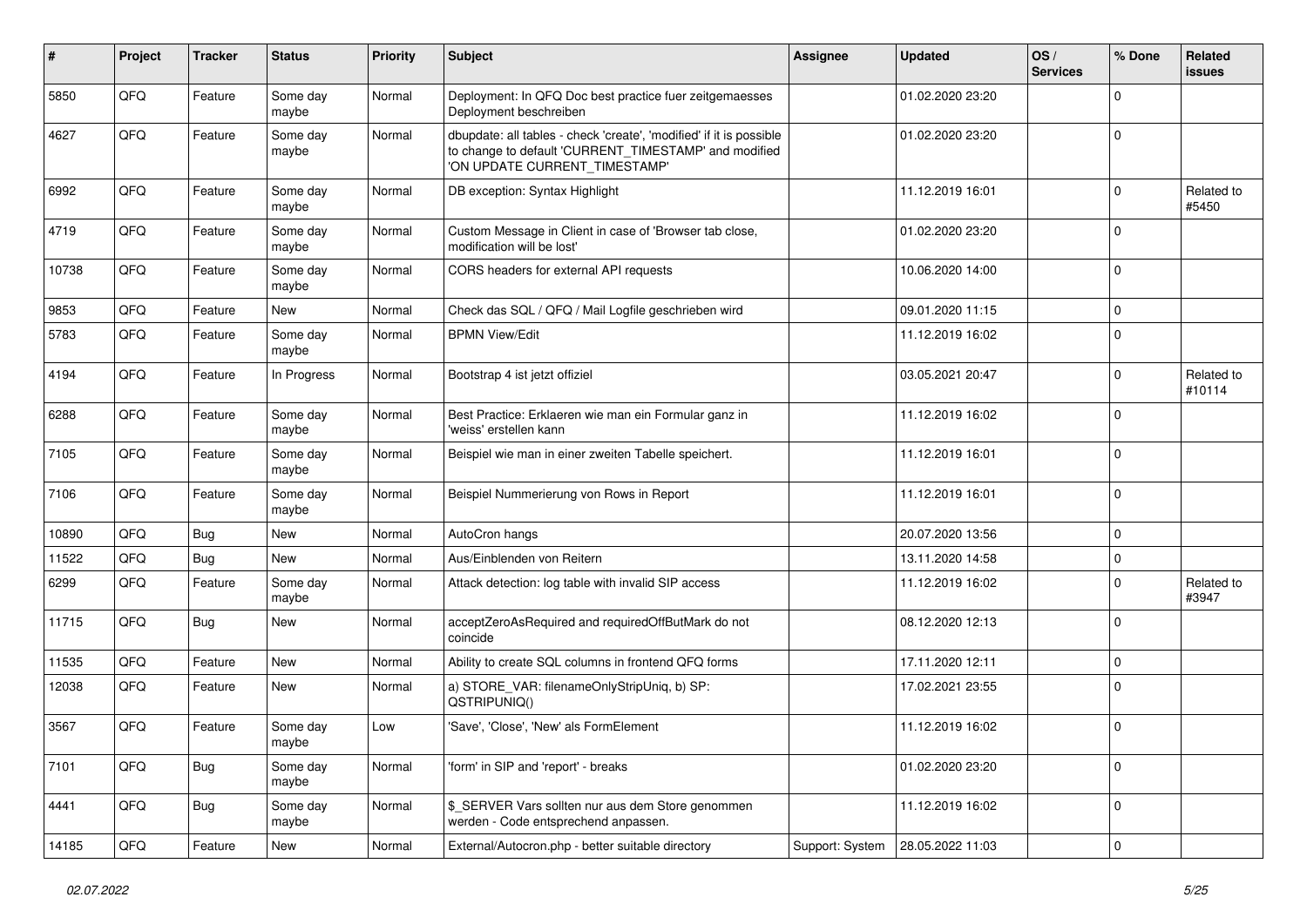| #     | Project | <b>Tracker</b> | <b>Status</b>     | <b>Priority</b> | <b>Subject</b>                                                                                                                                           | <b>Assignee</b>      | <b>Updated</b>   | OS/<br><b>Services</b> | % Done      | Related<br><b>issues</b>                                              |
|-------|---------|----------------|-------------------|-----------------|----------------------------------------------------------------------------------------------------------------------------------------------------------|----------------------|------------------|------------------------|-------------|-----------------------------------------------------------------------|
| 4457  | QFQ     | Bug            | Priorize          | Normal          | typeahead: pressing return to select an item, saves the form<br>and closes the form.                                                                     | Benjamin Baer        | 03.01.2022 08:01 |                        | $\Omega$    | Related to<br>#4398                                                   |
| 4398  | QFQ     | <b>Bug</b>     | Some day<br>maybe | Normal          | Typeahead: mouse click in a prefilled input opens a single<br>item dropdown with the current value - click on it seems to<br>set the value, not the key. | Benjamin Baer        | 01.02.2020 23:20 |                        | $\Omega$    | Related to<br>#4457                                                   |
| 6970  | QFQ     | Feature        | Some day<br>maybe | Normal          | tablesorter: default fuer 'sortReset' aendern von 'Ctrl' zu 'Alt'                                                                                        | <b>Benjamin Baer</b> | 01.02.2020 23:21 |                        | $\Omega$    |                                                                       |
| 9130  | QFQ     | Feature        | Some day<br>maybe | Normal          | tablesorter: Automatic Row numbering / Zeilenummer                                                                                                       | Benjamin Baer        | 01.02.2020 23:22 |                        | $\mathbf 0$ |                                                                       |
| 7730  | QFQ     | Feature        | Priorize          | Normal          | SELECT Box: title in between                                                                                                                             | Benjamin Baer        | 01.02.2020 23:22 |                        | $\Omega$    |                                                                       |
| 5366  | QFQ     | Feature        | Priorize          | Normal          | Saving with keyboard shortcuts                                                                                                                           | Benjamin Baer        | 21.03.2022 09:47 |                        | $\Omega$    |                                                                       |
| 4454  | QFQ     | Bug            | Some day<br>maybe | Normal          | Required Elements: multiple elements in a row - whole row<br>marked if only one input is empty.                                                          | Benjamin Baer        | 01.02.2020 23:20 |                        | $\Omega$    |                                                                       |
| 9535  | QFQ     | <b>Bug</b>     | Feedback          | Normal          | Report:  AS '_vertical' - column to wide - vertical >> rot45,<br>rot90                                                                                   | Benjamin Baer        | 01.02.2020 15:56 |                        | $\Omega$    |                                                                       |
| 11237 | QFQ     | Bug            | <b>New</b>        | High            | Radiobutton / parameter.buttonClass= btn-default - kein dirty<br>Trigger                                                                                 | Benjamin Baer        | 03.05.2021 21:12 |                        | $\Omega$    | Related to<br>#10766                                                  |
| 13528 | QFQ     | Bug            | New               | Normal          | gfg.io > releases: es wird kein neues Release angelegt                                                                                                   | Benjamin Baer        | 19.03.2022 17:46 |                        | $\mathbf 0$ |                                                                       |
| 3692  | QFQ     | Feature        | Some day<br>maybe | Normal          | QFQ Webseite                                                                                                                                             | Benjamin Baer        | 11.12.2019 16:02 |                        | $\Omega$    | Related to<br>#5033                                                   |
| 6140  | QFQ     | Bug            | Priorize          | Normal          | QFQ DnD Sort: Locked fields                                                                                                                              | Benjamin Baer        | 21.03.2022 09:56 |                        | $\Omega$    |                                                                       |
| 5389  | QFQ     | Feature        | Some day<br>maybe | Normal          | QFQ Design: Multline label / note                                                                                                                        | Benjamin Baer        | 01.02.2020 23:19 |                        | $\Omega$    |                                                                       |
| 9135  | QFQ     | Feature        | Priorize          | Normal          | Progress Bar generic / replace old hourglass download<br>popup                                                                                           | Benjamin Baer        | 03.01.2022 07:43 |                        | $\Omega$    |                                                                       |
| 12556 | QFQ     | Feature        | <b>New</b>        | Normal          | Pills Title: colored = static or dynamic on allrequiredgiven                                                                                             | Benjamin Baer        | 19.03.2022 17:49 |                        | $\mathbf 0$ |                                                                       |
| 2063  | QFQ     | <b>Bug</b>     | Some day<br>maybe | Normal          | Pills auf 'inaktiv' setzen falls keine Element auf dem Pill<br>sichtbar sind.                                                                            | Benjamin Baer        | 11.12.2019 16:03 |                        | $\Omega$    | Related to<br>#3752                                                   |
| 7602  | QFQ     | Feature        | ToDo              | High            | Multi Select: with checkboxes                                                                                                                            | Benjamin Baer        | 22.03.2022 09:07 |                        | $\Omega$    |                                                                       |
| 12490 | QFQ     | Feature        | New               | Normal          | Loading Plugins in QFQ - see what tinymce does. (lazy<br>loading)                                                                                        | Benjamin Baer        | 08.06.2022 10:37 |                        | $\Omega$    | Related to<br>#12611,<br>Related to<br>#10013,<br>Related to<br>#7732 |
| 6566  | QFQ     | Bug            | Priorize          | Normal          | Link Function 'delete': provided parameter missing on page<br>reload                                                                                     | Benjamin Baer        | 03.01.2022 08:08 |                        | $\Omega$    |                                                                       |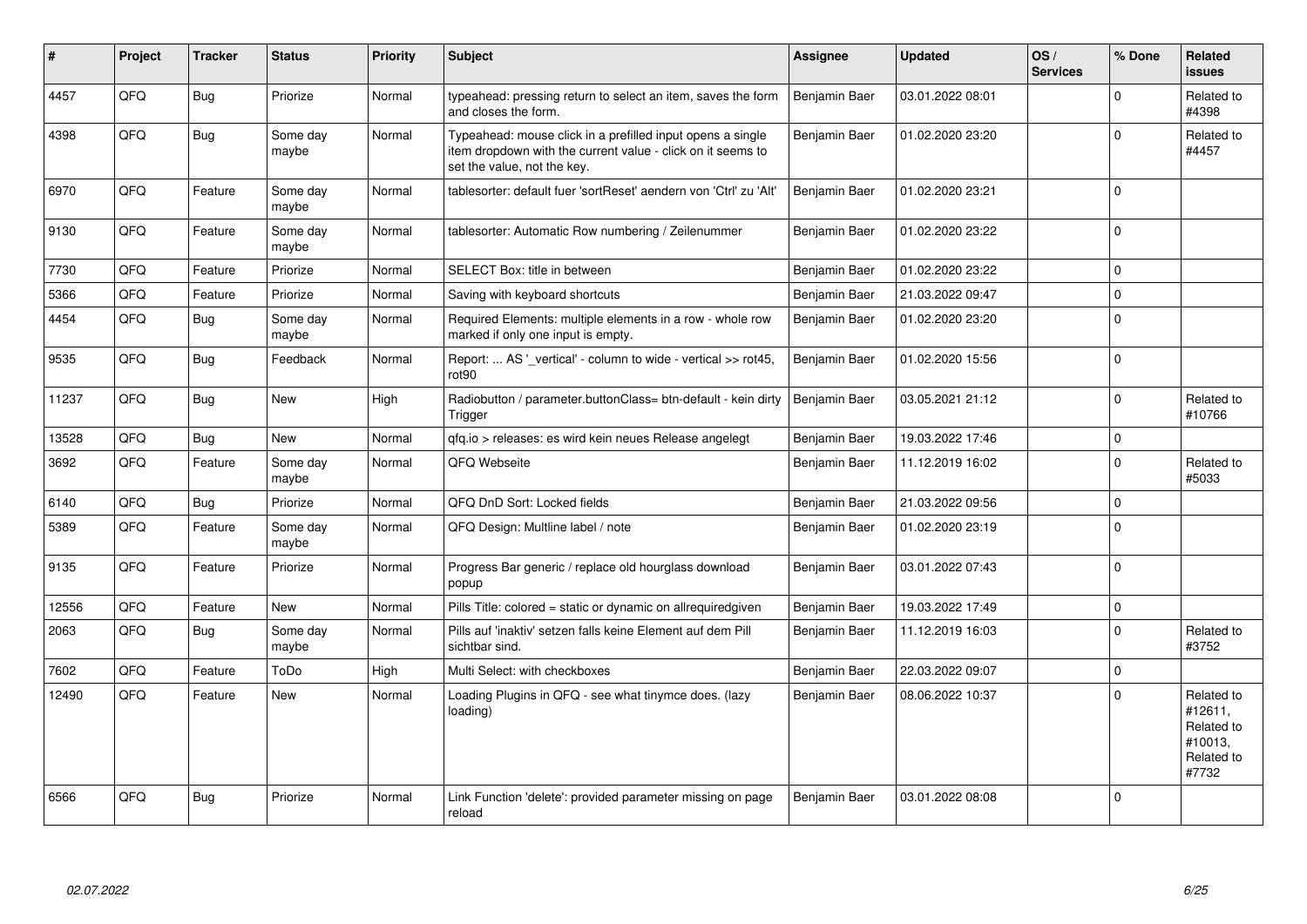| ∦     | Project | <b>Tracker</b> | <b>Status</b>     | <b>Priority</b> | <b>Subject</b>                                                                                            | <b>Assignee</b>     | <b>Updated</b>   | OS/<br><b>Services</b> | % Done      | Related<br>issues                                                      |
|-------|---------|----------------|-------------------|-----------------|-----------------------------------------------------------------------------------------------------------|---------------------|------------------|------------------------|-------------|------------------------------------------------------------------------|
| 7732  | QFQ     | Feature        | Some day<br>maybe | Normal          | Javascript: Lazy Loading der add on libs                                                                  | Benjamin Baer       | 08.06.2022 10:38 |                        | $\Omega$    | Related to<br>#12611,<br>Related to<br>#12490,<br>Related to<br>#10013 |
| 7965  | QFQ     | Feature        | Priorize          | Normal          | Input type 'text' with visual format - currency                                                           | Benjamin Baer       | 03.01.2022 07:45 |                        | $\mathbf 0$ |                                                                        |
| 9898  | QFQ     | Bug            | Feedback          | Normal          | Formular trotz Timeout gespeichert                                                                        | Benjamin Baer       | 01.02.2020 15:56 |                        | $\mathbf 0$ |                                                                        |
| 9548  | QFQ     | Feature        | Feedback          | High            | FormElement: Pattern mismatch - optional report only on<br>focus lost                                     | Benjamin Baer       | 03.05.2021 21:14 |                        | $\mathbf 0$ |                                                                        |
| 10003 | QFQ     | Feature        | Priorize          | Normal          | fieldset: stronger visualize group                                                                        | Benjamin Baer       | 12.02.2020 08:13 |                        | $\mathbf 0$ |                                                                        |
| 3415  | QFQ     | Feature        | Some day<br>maybe | Normal          | FE Login Box Templatefile                                                                                 | Benjamin Baer       | 11.12.2019 16:02 |                        | $\Omega$    |                                                                        |
| 6801  | QFQ     | Feature        | Priorize          | Normal          | Fabric: Maximize / Fulllscreen                                                                            | Benjamin Baer       | 21.03.2022 09:56 |                        | $\mathbf 0$ |                                                                        |
| 5024  | QFQ     | Feature        | Some day<br>maybe | Normal          | Fabric: Generate PDF with edits                                                                           | Benjamin Baer       | 01.02.2020 23:20 |                        | $\Omega$    | Related to<br>#10704                                                   |
| 6972  | QFQ     | Feature        | Some day<br>maybe | Normal          | Fabric Clipboard / cross browser tab                                                                      | Benjamin Baer       | 01.02.2020 23:21 |                        | $\mathbf 0$ |                                                                        |
| 6224  | QFQ     | Feature        | Priorize          | Normal          | Dynamic update: fade in/out fields                                                                        | Benjamin Baer       | 21.03.2022 09:50 |                        | $\mathbf 0$ |                                                                        |
| 2665  | QFQ     | Bug            | Priorize          | Normal          | Dynamic Update funktioniert nicht, wenn beim<br>entsprechenden FormElement eine size angegeben ist.       | Benjamin Baer       | 03.01.2022 08:12 |                        | 30          |                                                                        |
| 5562  | QFQ     | Feature        | Priorize          | Normal          | Drag'n'Drop fuer Uploads                                                                                  | Benjamin Baer       | 21.03.2022 09:52 |                        | $\Omega$    | Related to<br>#9706                                                    |
| 4420  | QFQ     | Feature        | Some day<br>maybe | Normal          | Client: Local Storage - store the changes of a form, local in<br>the browser.                             | Benjamin Baer       | 11.12.2019 16:02 |                        | $\Omega$    |                                                                        |
| 6870  | QFQ     | Feature        | Priorize          | Normal          | Click on '_link' triggers an API call                                                                     | Benjamin Baer       | 03.01.2022 08:25 |                        | $\mathbf 0$ |                                                                        |
| 12476 | QFQ     | Feature        | New               | Normal          | clearMe: a) should trigger 'dirty', b) sticky on textarea resize                                          | Benjamin Baer       | 04.01.2022 08:40 |                        | $\Omega$    | Related to<br>#9528                                                    |
| 11057 | QFQ     | Bug            | New               | High            | Checkboxes ohne span.checkmark im Report werden<br>ausgeblendet                                           | Benjamin Baer       | 03.05.2021 21:12 |                        | $\Omega$    | Related to<br>#11039                                                   |
| 8522  | QFQ     | Feature        | Some day<br>maybe | Normal          | build QFQ - npm warnings                                                                                  | Benjamin Baer       | 01.02.2020 23:19 |                        | 50          |                                                                        |
| 13647 | QFQ     | <b>Bug</b>     | New               | Normal          | Autofocus funktioniert nicht auf Chrome                                                                   | Benjamin Baer       | 19.03.2022 17:44 |                        | O           |                                                                        |
| 4349  | QFQ     | Feature        | Some day<br>maybe | Normal          | link download: downloaded external URL to<br>deliver/concatenate - check mimetipe and handle it correctly | <b>Carsten Rose</b> | 11.12.2019 16:02 |                        | $\mathbf 0$ |                                                                        |
| 4606  | QFQ     | Feature        | Some day<br>maybe | Normal          | link: qualifier to render bootstrap button                                                                | Carsten Rose        | 01.02.2020 23:19 |                        | $\mathbf 0$ |                                                                        |
| 4343  | QFQ     | Feature        | Some day<br>maybe | Normal          | Link: Classifier to add 'attributes'                                                                      | <b>Carsten Rose</b> | 01.02.2020 23:20 |                        | $\mathbf 0$ | Related to<br>#14077                                                   |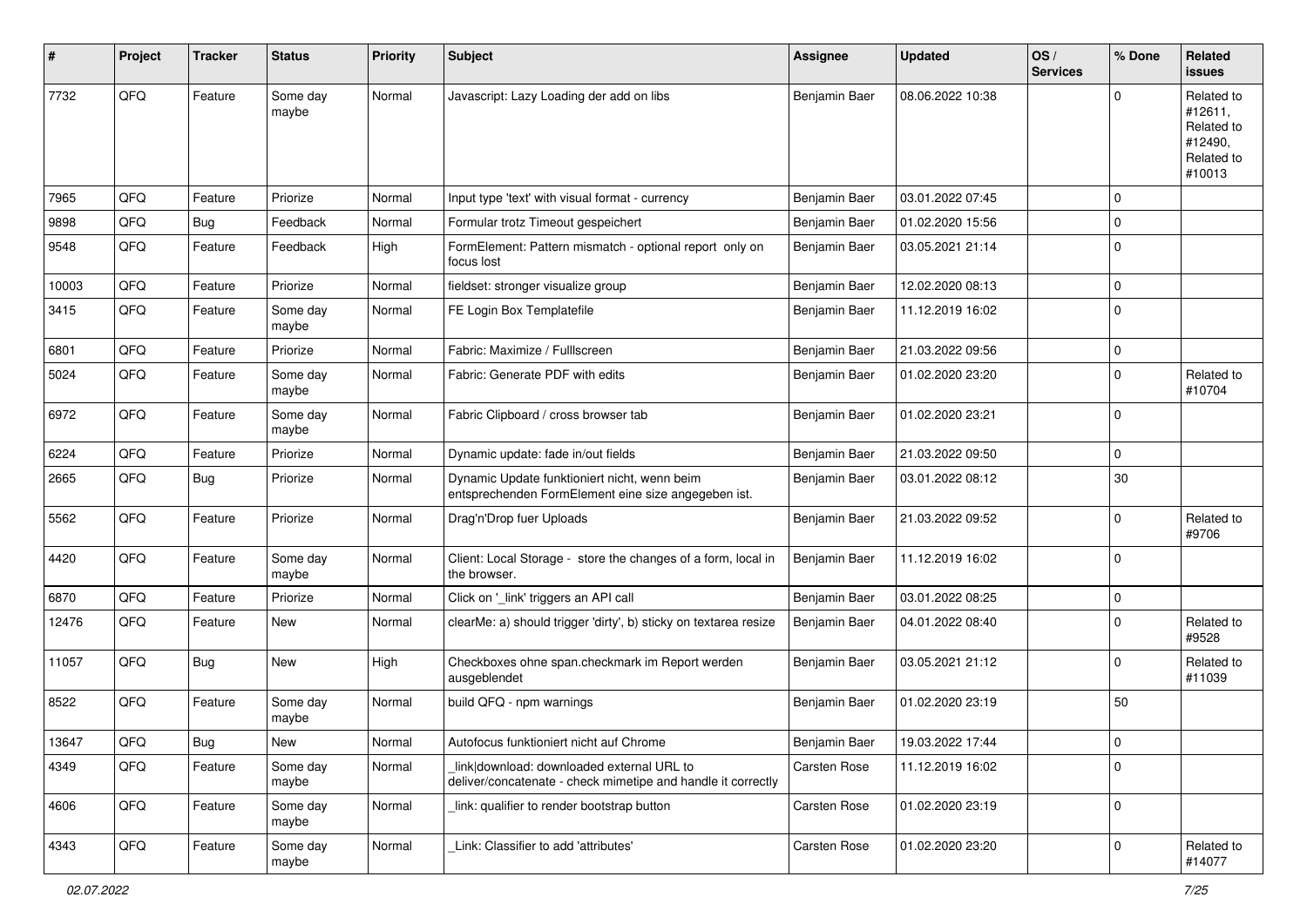| #     | Project | <b>Tracker</b> | <b>Status</b>     | <b>Priority</b> | <b>Subject</b>                                                                                                             | <b>Assignee</b>     | <b>Updated</b>   | OS/<br><b>Services</b> | % Done      | <b>Related</b><br><b>issues</b>                                      |
|-------|---------|----------------|-------------------|-----------------|----------------------------------------------------------------------------------------------------------------------------|---------------------|------------------|------------------------|-------------|----------------------------------------------------------------------|
| 2643  | QFQ     | Bug            | Some day<br>maybe | Normal          | Zend / PHP Webinars anschauen                                                                                              | <b>Carsten Rose</b> | 01.02.2020 15:56 |                        | $\Omega$    |                                                                      |
| 3285  | QFQ     | Feature        | Some day<br>maybe | Normal          | Zeichenlimit pro Feld: textarea / editor                                                                                   | <b>Carsten Rose</b> | 11.12.2019 16:02 |                        | $\Omega$    |                                                                      |
| 13659 | QFQ     | Bug            | <b>New</b>        | Normal          | wrong sanitize class applied to R-store                                                                                    | <b>Carsten Rose</b> | 15.01.2022 14:23 |                        | $\mathbf 0$ |                                                                      |
| 13706 | QFQ     | Bug            | <b>New</b>        | Normal          | Wrong CheckType in FieldElement LastStatus of Form Cron                                                                    | <b>Carsten Rose</b> | 21.01.2022 18:20 |                        | $\mathbf 0$ |                                                                      |
| 3677  | QFQ     | Feature        | Some day<br>maybe | Normal          | wkhtmltopdf: FE User access prohibited, if client IP changes<br>\$TYPO3_CONF_VARS[FE][lockIP]                              | <b>Carsten Rose</b> | 11.12.2019 16:02 |                        | $\Omega$    |                                                                      |
| 10704 | QFQ     | <b>Bug</b>     | New               | Normal          | wkhtml problem rendering fullCalendar.js / fabric.js >><br>successor: puppeteer                                            | Carsten Rose        | 12.11.2020 23:45 |                        | $\Omega$    | Related to<br>#5024,<br>Related to<br>#4650,<br>Related to<br>#10715 |
| 6855  | QFQ     | Feature        | <b>New</b>        | Normal          | With {{feUser:U}}!={{feUser:T}}: Save / Delete: only possible<br>with {{feUserSave:U}}='yes' and '{{feUserDelete:U}}='yes' | <b>Carsten Rose</b> | 01.02.2020 23:21 |                        | $\Omega$    |                                                                      |
| 3061  | QFQ     | Bug            | Some day<br>maybe | High            | winstitute: mysql connection durcheinander - nmhp17<br>(ag7)/QFQ arbeitet mit DB/Tabellen von biostat.                     | <b>Carsten Rose</b> | 03.05.2021 21:14 |                        | $\Omega$    |                                                                      |
| 5665  | QFQ     | Feature        | Some day<br>maybe | Normal          | Versuch das '{{!' nicht mehr noetig ist.                                                                                   | <b>Carsten Rose</b> | 01.02.2020 23:20 |                        | $\Omega$    | Related to<br>#7432,<br>Related to<br>#7434                          |
| 6116  | QFQ     | Bug            | Priorize          | High            | value of checkbox not saved                                                                                                | <b>Carsten Rose</b> | 07.12.2021 17:19 |                        | $\Omega$    |                                                                      |
| 4652  | QFQ     | Feature        | Some day<br>maybe | Normal          | UZH CD: Weiterleitung auf benutzerdefinierte 403/404 Seite                                                                 | <b>Carsten Rose</b> | 01.02.2020 23:20 |                        | $\Omega$    |                                                                      |
| 13354 | QFQ     | Feature        | New               | Normal          | Using Websocket in QFQ                                                                                                     | <b>Carsten Rose</b> | 10.11.2021 15:47 |                        | $\mathbf 0$ |                                                                      |
| 5991  | QFQ     | Bug            | Some day<br>maybe | Normal          | URLs with ' ' or long parameter are problematic                                                                            | <b>Carsten Rose</b> | 01.02.2020 23:19 |                        | $\Omega$    |                                                                      |
| 3332  | QFQ     | Feature        | Some day<br>maybe | Normal          | Uploads: Thumbnails, Details zum hochgeladenen File                                                                        | <b>Carsten Rose</b> | 11.12.2019 16:02 |                        | $\Omega$    | Related to<br>#3264,<br>Related to<br>#5333                          |
| 7119  | QFQ     | Feature        | <b>New</b>        | Normal          | Upload: scaleDownWidth, scaleDownHeight                                                                                    | Carsten Rose        | 01.02.2020 23:21 |                        | $\Omega$    |                                                                      |
| 7175  | QFQ     | Feature        | <b>New</b>        | Normal          | Upload: md5 hash as filename                                                                                               | <b>Carsten Rose</b> | 01.02.2020 23:21 |                        | $\mathbf 0$ |                                                                      |
| 5706  | QFQ     | Bug            | Some day<br>maybe | Normal          | upload: fileDestination needs to be sanatized                                                                              | <b>Carsten Rose</b> | 01.02.2020 23:19 |                        | $\mathbf 0$ |                                                                      |
| 7850  | QFQ     | Feature        | New               | High            | Upload records: non 'pathFileName' column                                                                                  | <b>Carsten Rose</b> | 03.05.2021 21:14 |                        | $\mathbf 0$ |                                                                      |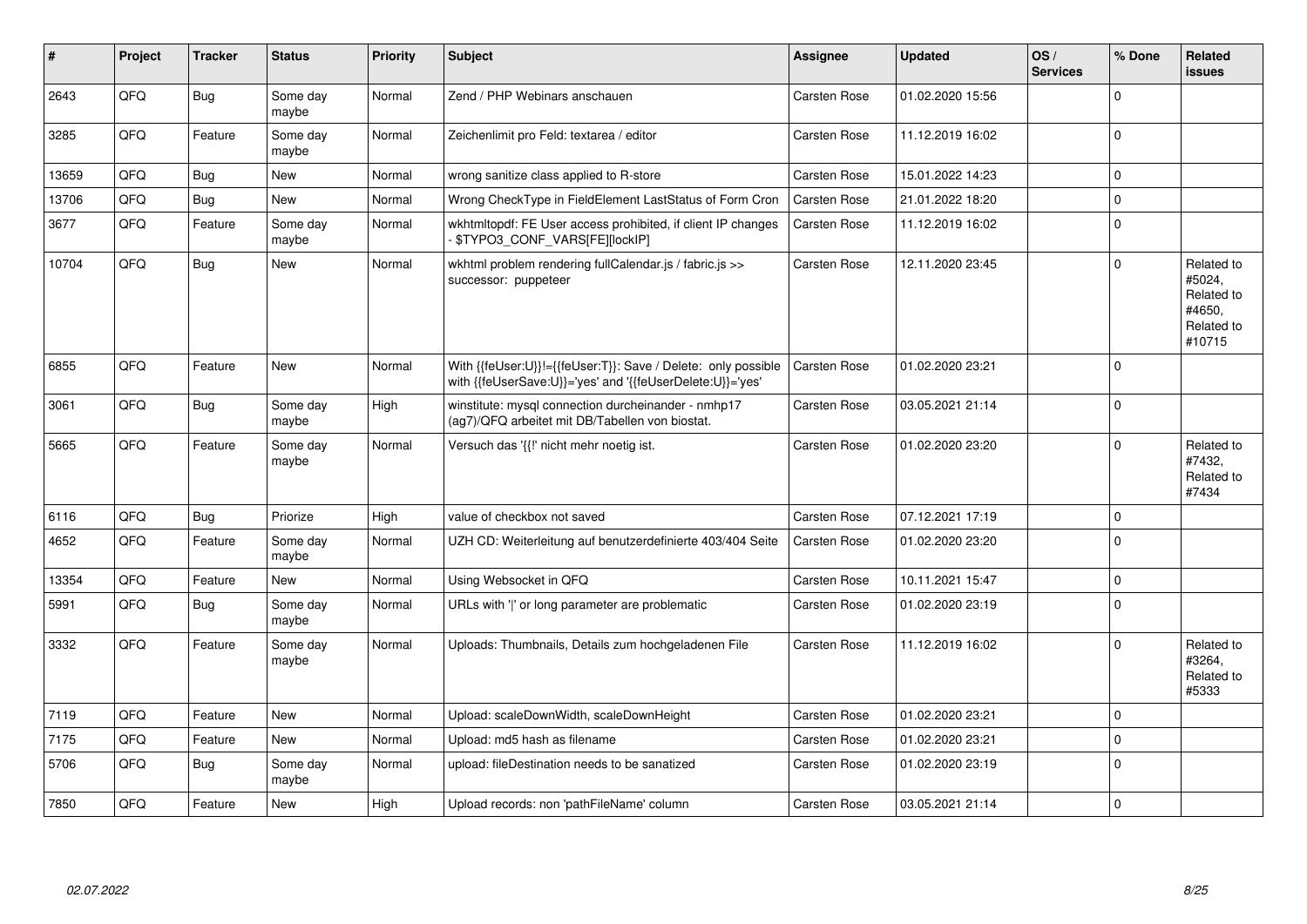| ∦     | Project | <b>Tracker</b> | <b>Status</b>     | <b>Priority</b> | <b>Subject</b>                                                                                                       | <b>Assignee</b>     | <b>Updated</b>   | OS/<br><b>Services</b> | % Done      | Related<br>issues                                                      |
|-------|---------|----------------|-------------------|-----------------|----------------------------------------------------------------------------------------------------------------------|---------------------|------------------|------------------------|-------------|------------------------------------------------------------------------|
| 5305  | QFQ     | <b>Bug</b>     | New               | Normal          | Upload FormElement: nicht disabled by readonly Form                                                                  | <b>Carsten Rose</b> | 16.06.2021 13:43 |                        | $\Omega$    | Related to<br>#9347,<br>Related to<br>#9834                            |
| 10793 | QFQ     | Feature        | In Progress       | Normal          | <b>Update NPM Packages</b>                                                                                           | <b>Carsten Rose</b> | 07.09.2021 13:25 |                        | 30          |                                                                        |
| 9947  | QFQ     | Bug            | Priorize          | Normal          | Unwanted error message if missing 'typeAheadSqlPrefetch'                                                             | <b>Carsten Rose</b> | 01.02.2020 10:13 |                        | $\mathbf 0$ |                                                                        |
| 4197  | QFQ     | Feature        | Some day<br>maybe | Normal          | Unit Test fuer JSON Stream von QuickFormQuery.php ><br>doForm()                                                      | <b>Carsten Rose</b> | 11.12.2019 16:03 |                        | $\Omega$    |                                                                        |
| 10661 | QFQ     | Bug            | In Progress       | Normal          | Typo3 Warnungen                                                                                                      | <b>Carsten Rose</b> | 07.09.2021 13:23 |                        | $\mathbf 0$ | Related to<br>#12440                                                   |
| 11320 | QFQ     | Feature        | Priorize          | Normal          | Typo3 Version 10 support                                                                                             | <b>Carsten Rose</b> | 05.05.2021 22:09 |                        | $\mathbf 0$ |                                                                        |
| 12440 | QFQ     | Feature        | In Progress       | Normal          | Typo3 V10 upgrade (durchfuehren und testen)                                                                          | <b>Carsten Rose</b> | 21.03.2022 09:53 |                        | 50          | Related to<br>#12357,<br>Related to<br>#12067,<br>Related to<br>#10661 |
| 7219  | QFQ     | Bug            | New               | Normal          | typeSheadSql / typeAheadSqlPrefetch: change to curly<br>braces                                                       | <b>Carsten Rose</b> | 01.02.2020 23:21 |                        | $\Omega$    |                                                                        |
| 10588 | QFQ     | <b>Bug</b>     | New               | Normal          | typeahed Tag: Doku anpassen                                                                                          | Carsten Rose        | 12.11.2020 23:45 |                        | $\mathbf 0$ |                                                                        |
| 9077  | QFQ     | <b>Bug</b>     | New               | Normal          | typeAheadSql: report broken SQL                                                                                      | <b>Carsten Rose</b> | 29.06.2022 22:35 |                        | $\Omega$    | Related to<br>#4018                                                    |
| 9221  | QFQ     | Feature        | New               | Normal          | typeAhead: Zeichenlimite ausschalten                                                                                 | Carsten Rose        | 29.06.2022 22:36 |                        | $\mathbf 0$ |                                                                        |
| 10116 | QFQ     | Feature        | Some day<br>maybe | Normal          | TypeAhead: Tag - show inside 'input' element                                                                         | <b>Carsten Rose</b> | 16.09.2021 15:09 |                        | $\mathbf 0$ |                                                                        |
| 10115 | QFQ     | Feature        | New               | Normal          | TypeAhead: static list                                                                                               | <b>Carsten Rose</b> | 26.02.2020 16:42 |                        | 100         |                                                                        |
| 4018  | QFQ     | Feature        | New               | Normal          | typeahead: long query parameter / answer triggers 'Attack<br>detected' and purges current SIP storage.               | Carsten Rose        | 29.06.2022 22:46 |                        | $\Omega$    | Related to<br>#9077                                                    |
| 10640 | QFQ     | Bug            | New               | High            | TypeAhead Tag: FE editierbar trotz readOnly                                                                          | <b>Carsten Rose</b> | 03.05.2021 21:12 |                        | $\Omega$    | Related to<br>#7795                                                    |
| 3895  | QFQ     | Bug            | Some day<br>maybe | Normal          | typeahead pedantic: on lehrkredit Idap webpass - if only one<br>person is in dropdown, such person can't be selected | <b>Carsten Rose</b> | 11.12.2019 16:03 |                        | 0           |                                                                        |
| 5894  | QFQ     | Feature        | Feedback          | Normal          | Typeahead in Report: show/hide rows dynamically                                                                      | <b>Carsten Rose</b> | 18.02.2022 08:50 |                        | $\Omega$    | Related to<br>#5893,<br>Related to<br>#5885                            |
| 12400 | QFQ     | Feature        | <b>New</b>        | Normal          | Tutorial ist in QFQ Doku, Wird in der Suche gefunden, es<br>gibt aber kein Menupunkt - Inhalt ueberpruefen           | <b>Carsten Rose</b> | 03.05.2021 20:45 |                        | 0           |                                                                        |
| 12187 | QFQ     | Bug            | New               | Normal          | Trigger FormAsFile() via Report: probably problem with multi<br>DB setup                                             | Carsten Rose        | 20.03.2021 21:20 |                        | $\mathbf 0$ |                                                                        |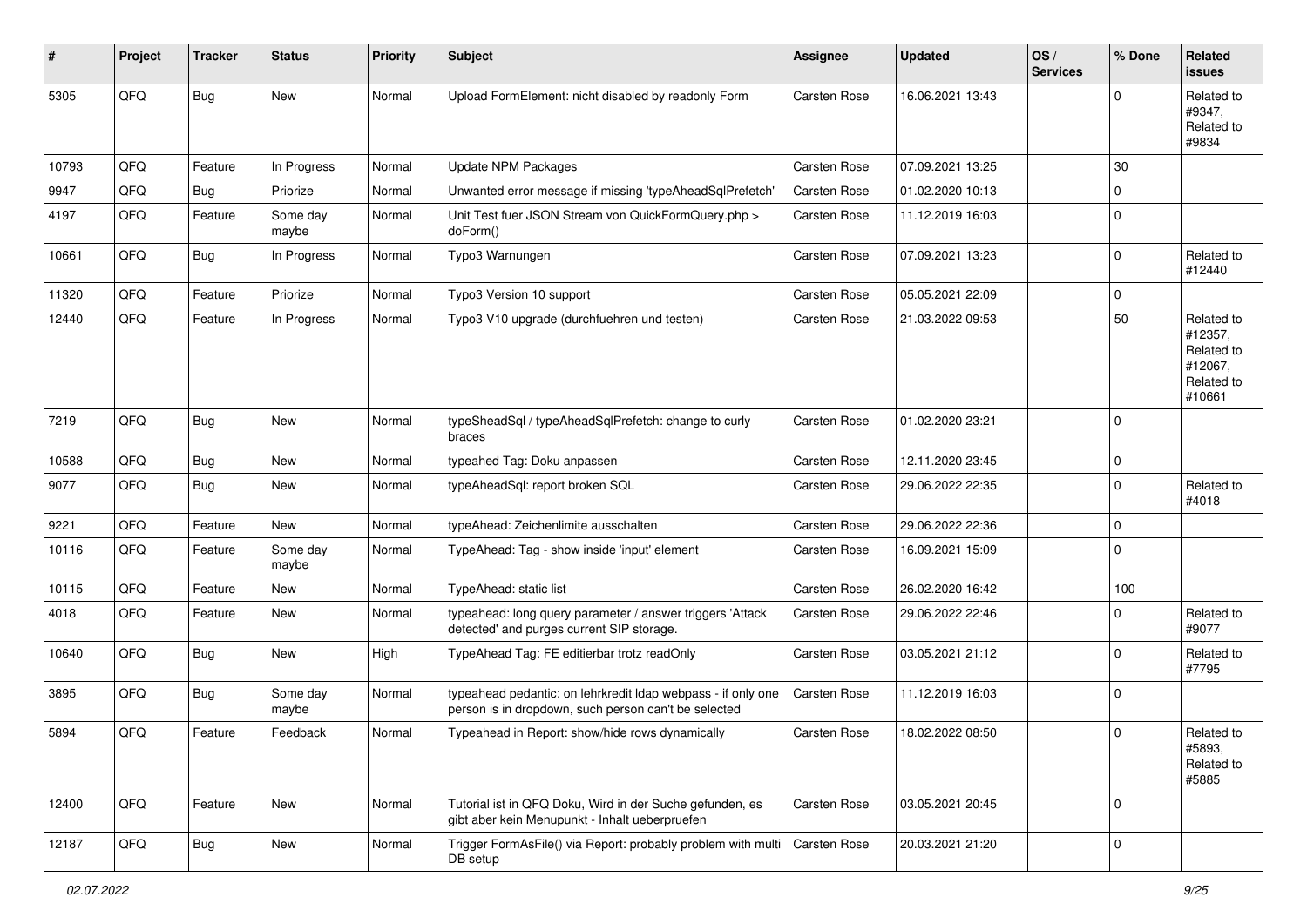| #     | Project | <b>Tracker</b> | <b>Status</b>     | <b>Priority</b> | <b>Subject</b>                                                                                            | <b>Assignee</b>     | <b>Updated</b>   | OS/<br><b>Services</b> | % Done      | Related<br><b>issues</b>                    |
|-------|---------|----------------|-------------------|-----------------|-----------------------------------------------------------------------------------------------------------|---------------------|------------------|------------------------|-------------|---------------------------------------------|
| 8044  | QFQ     | Feature        | Priorize          | Normal          | Transaction: a) Form, b) Report                                                                           | <b>Carsten Rose</b> | 05.05.2021 22:14 |                        | $\Omega$    | Related to<br>#8043                         |
| 9968  | QFQ     | Feature        | Priorize          | Normal          | Tooltip in Links for Developer                                                                            | <b>Carsten Rose</b> | 01.02.2020 23:17 |                        | $\mathbf 0$ |                                             |
| 7456  | QFQ     | <b>Bug</b>     | Some day<br>maybe | Low             | Todos in Code: solve or make ticket                                                                       | <b>Carsten Rose</b> | 16.09.2021 15:10 |                        | $\Omega$    |                                             |
| 12664 | QFQ     | Feature        | New               | Normal          | TinyMCE: report/remove malicous HTML/JS Code                                                              | <b>Carsten Rose</b> | 19.03.2022 17:47 |                        | $\Omega$    | Related to<br>#14320                        |
| 12632 | QFQ     | Feature        | New               | Normal          | TinyMCE: Prepare CSS classes for images                                                                   | <b>Carsten Rose</b> | 04.06.2021 14:35 |                        | 100         | Blocked by<br>#12186                        |
| 7239  | QFQ     | Feature        | New               | Normal          | TinyMCE: html tag whitelist                                                                               | Carsten Rose        | 01.02.2020 23:21 |                        | $\Omega$    | Related to<br>#14320                        |
| 12439 | QFQ     | Feature        | In Progress       | Normal          | TinyMCE Paste from Word & Character Count/Limit                                                           | <b>Carsten Rose</b> | 05.05.2021 22:15 |                        | $\mathbf 0$ |                                             |
| 12186 | QFQ     | Feature        | New               | High            | TinyMCE Config für Objekte                                                                                | <b>Carsten Rose</b> | 07.12.2021 17:19 |                        | $\Omega$    | <b>Blocks</b><br>#12632                     |
| 9704  | QFQ     | Feature        | Some day<br>maybe | Normal          | Thumbnails Generieren beim Splitten von PDF Files                                                         | <b>Carsten Rose</b> | 11.12.2019 16:01 |                        | $\Omega$    |                                             |
| 4757  | QFQ     | Feature        | Some day<br>maybe | Normal          | Test subrecord: download links ok? Links ok?                                                              | <b>Carsten Rose</b> | 01.02.2020 23:20 |                        | $\mathbf 0$ |                                             |
| 4549  | QFQ     | Bug            | Some day<br>maybe | Normal          | TemplateGroups: FE.type SELECT loose selected value<br>after save                                         | Carsten Rose        | 01.02.2020 23:20 |                        | $\Omega$    | Related to<br>#4548,<br>Related to<br>#4771 |
| 3588  | QFQ     | Bug            | Some day<br>maybe | Normal          | templateGroup: versteckte Elemente werden weiterhin<br>gespeichert.                                       | <b>Carsten Rose</b> | 11.12.2019 16:02 |                        | $\Omega$    |                                             |
| 3385  | QFQ     | Feature        | Some day<br>maybe | Normal          | templateGroup: insert/update/delete non primary records                                                   | <b>Carsten Rose</b> | 11.12.2019 16:02 |                        | $\Omega$    |                                             |
| 7521  | QFQ     | Feature        | New               | Normal          | TemplateGroup: fe.type=upload                                                                             | <b>Carsten Rose</b> | 01.02.2020 23:21 |                        | $\Omega$    | Related to<br>#9706                         |
| 3882  | QFQ     | Bug            | Some day<br>maybe | Normal          | templateGroup: disable 'add' if limit is reached - funktioniert<br>nicht wenn bereits records existierten | <b>Carsten Rose</b> | 11.12.2019 16:03 |                        | $\Omega$    |                                             |
| 12702 | QFQ     | Bug            | New               | High            | templateGroup: broken in multiDb Setup                                                                    | <b>Carsten Rose</b> | 14.12.2021 16:02 |                        | $\mathbf 0$ |                                             |
| 12045 | QFQ     | Bug            | New               | Normal          | templateGroup afterSave FE: Aufruf ohne<br>sqlHonorFormElements funktioniert nicht                        | <b>Carsten Rose</b> | 18.02.2021 16:33 |                        | $\mathbf 0$ |                                             |
| 12716 | QFQ     | Bug            | New               | Normal          | template group: Pattern only applied to first instance                                                    | Carsten Rose        | 19.03.2022 17:47 |                        | $\mathbf 0$ |                                             |
| 10506 | QFQ     | <b>Bug</b>     | New               | High            | Template Group broken on MultiDB instance                                                                 | Carsten Rose        | 03.05.2021 21:12 |                        | $\mathbf 0$ | Related to<br>#10505                        |
| 12679 | QFQ     | Feature        | New               | Normal          | tablesorter: custom column width                                                                          | Carsten Rose        | 16.06.2021 11:10 |                        | $\mathbf 0$ |                                             |
| 10745 | QFQ     | Feature        | Some day<br>maybe | Normal          | <b>Tablesorter Excel Export</b>                                                                           | Carsten Rose        | 16.09.2021 15:09 |                        | $\mathbf 0$ |                                             |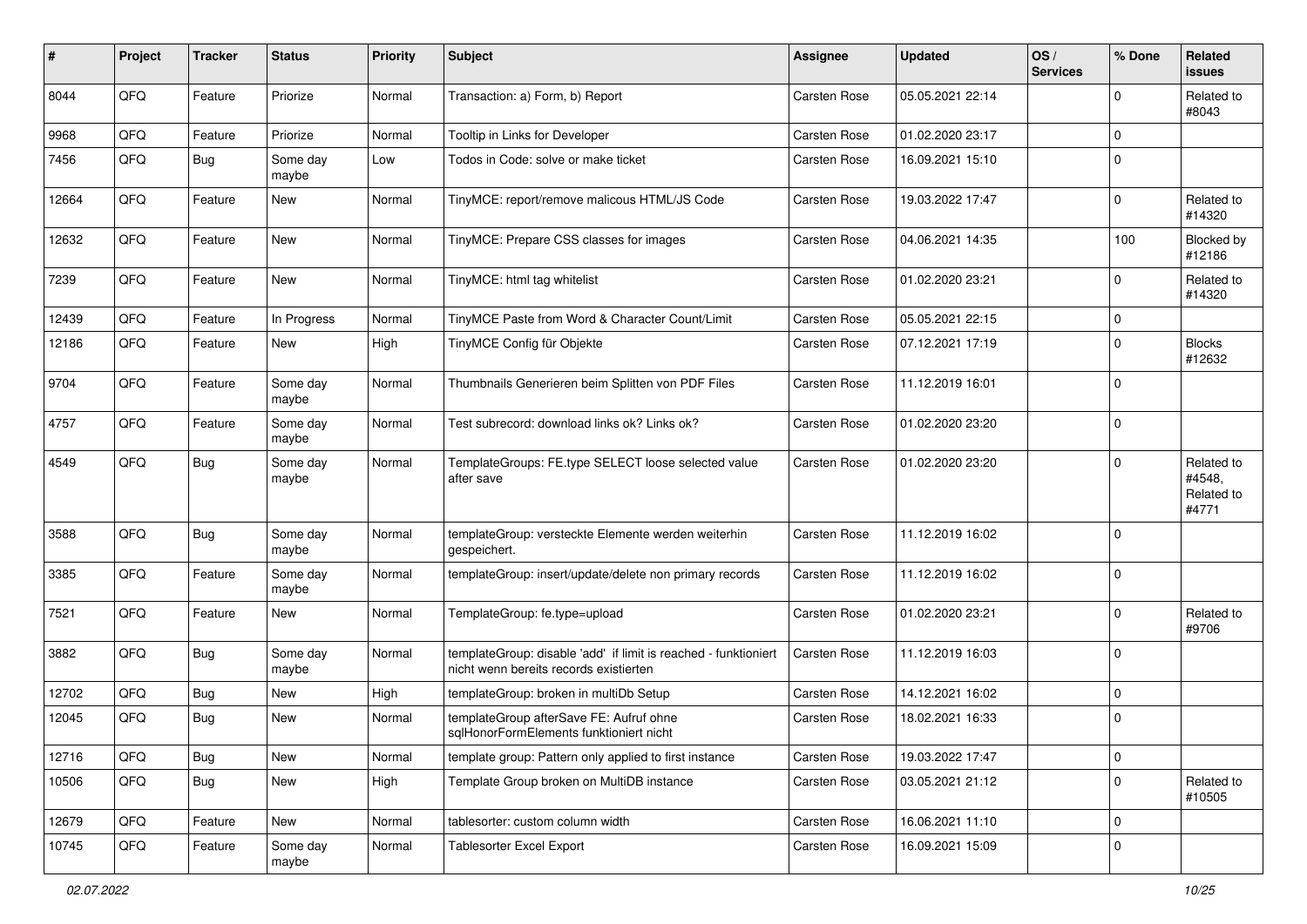| #     | Project | <b>Tracker</b> | <b>Status</b>     | <b>Priority</b> | <b>Subject</b>                                                                                       | <b>Assignee</b>                                        | <b>Updated</b>      | OS/<br><b>Services</b> | % Done      | Related<br><b>issues</b>                      |                      |
|-------|---------|----------------|-------------------|-----------------|------------------------------------------------------------------------------------------------------|--------------------------------------------------------|---------------------|------------------------|-------------|-----------------------------------------------|----------------------|
| 14304 | QFQ     | Bug            | New               | Normal          | table sorter view safer does not work                                                                | Carsten Rose                                           | 10.06.2022 11:49    |                        | $\Omega$    |                                               |                      |
| 12584 | QFQ     | Feature        | Feedback          | Normal          | T3 v10 migration script: replace alias-patterns (v11)                                                | <b>Carsten Rose</b>                                    | 28.05.2022 11:12    |                        | 100         |                                               |                      |
| 4258  | QFQ     | Feature        | Some day<br>maybe | High            | <b>System Defaults: Forms</b>                                                                        | <b>Carsten Rose</b>                                    | 03.05.2021 21:14    |                        | $\Omega$    |                                               |                      |
| 3402  | QFQ     | Feature        | Some day<br>maybe | Normal          | Syntax Highlighting via CodeMirror                                                                   | <b>Carsten Rose</b>                                    | 11.12.2019 16:02    |                        | 100         | Related to<br>#3207                           |                      |
| 12520 | QFQ     | Bug            | <b>New</b>        | Normal          | Switch FE User: still active even FE User session expired                                            | <b>Carsten Rose</b>                                    | 19.03.2022 17:48    |                        | $\mathbf 0$ |                                               |                      |
| 12477 | QFQ     | Feature        | New               | Normal          | Support for refactoring: Form, FormElement, diverse<br>Tabellen/Spalten, tt-content Records          | Carsten Rose                                           | 03.05.2021 20:45    |                        | $\Omega$    |                                               |                      |
| 7574  | QFQ     | Bug            | New               | Normal          | Substitute error: form element not reported / dont parse<br>Form.note                                | <b>Carsten Rose</b>                                    | 01.02.2020 23:21    |                        | $\mathbf 0$ |                                               |                      |
| 11955 | QFQ     | Feature        | New               | Normal          | subrecord: new title option to set <th> attributes - e.g. to<br/>customize tablesorter options.</th> | attributes - e.g. to<br>customize tablesorter options. | <b>Carsten Rose</b> | 03.05.2021 20:47       |             | $\mathbf 0$                                   | Related to<br>#11775 |
| 8187  | QFQ     | Feature        | New               | Normal          | Subrecord: enable/hide new button - make new/edit/delete<br>customizeable.                           | <b>Carsten Rose</b>                                    | 06.03.2021 18:44    |                        | $\Omega$    | Related to<br>#11326                          |                      |
| 3432  | QFQ     | Feature        | New               | Normal          | subrecord: dynamicUpdate                                                                             | <b>Carsten Rose</b>                                    | 11.06.2020 21:10    |                        | $\Omega$    | Related to<br>#5691                           |                      |
| 11775 | QFQ     | Feature        | New               | Normal          | Subrecord Tooltip pro Feld                                                                           | <b>Carsten Rose</b>                                    | 18.12.2020 15:22    |                        | $\mathbf 0$ | Related to<br>#11955                          |                      |
| 12413 | QFQ     | Feature        | New               | Normal          | STORE_TYPO3: enhance for {{be_users.email:T}},<br>{{fe users.email:T}}                               | <b>Carsten Rose</b>                                    | 03.05.2021 20:45    |                        | $\Omega$    | Related to<br>#12412,<br>Related to<br>#10012 |                      |
| 9173  | QFQ     | Bug            | Priorize          | Urgent          | Stale Record Lock: Firefox                                                                           | <b>Carsten Rose</b>                                    | 03.05.2021 21:14    |                        | $\mathbf 0$ | Related to<br>#9789                           |                      |
| 10081 | QFQ     | <b>Bug</b>     | New               | High            | Stale record lock after 'forbidden' character                                                        | <b>Carsten Rose</b>                                    | 03.05.2021 21:12    |                        | $\Omega$    | Related to<br>#10082,<br>Related to<br>#9789  |                      |
| 9129  | QFQ     | Feature        | New               | Normal          | sqlValidate: Message as notification, not as error                                                   | Carsten Rose                                           | 01.02.2020 23:22    |                        | $\Omega$    | Related to<br>#9128                           |                      |
| 4026  | QFQ     | Feature        | Some day<br>maybe | Normal          | sqlLog.sql: log number of FE.id                                                                      | <b>Carsten Rose</b>                                    | 11.12.2019 16:03    |                        | $\Omega$    | Related to<br>#5458                           |                      |
| 3941  | QFQ     | Feature        | Some day<br>maybe | Normal          | sqlAfter: es sollten mehrere moeglich sein                                                           | Carsten Rose                                           | 11.12.2019 16:03    |                        | 0           | Related to<br>#3942                           |                      |
| 12504 | QFQ     | Feature        | Priorize          | Normal          | sql.log: report fe.id                                                                                | Carsten Rose                                           | 05.05.2021 22:09    |                        | $\mathbf 0$ |                                               |                      |
| 4050  | QFQ     | Feature        | New               | Normal          | sql.log: 1) FormElement ID which causes a specific action,<br>2) Result in the same row.             | Carsten Rose                                           | 15.04.2020 11:35    |                        | $\mathbf 0$ | Related to<br>#5458                           |                      |
| 12545 | QFG     | Bug            | New               | Urgent          | sql.log not created / updated                                                                        | Carsten Rose                                           | 14.12.2021 16:02    |                        | $\pmb{0}$   |                                               |                      |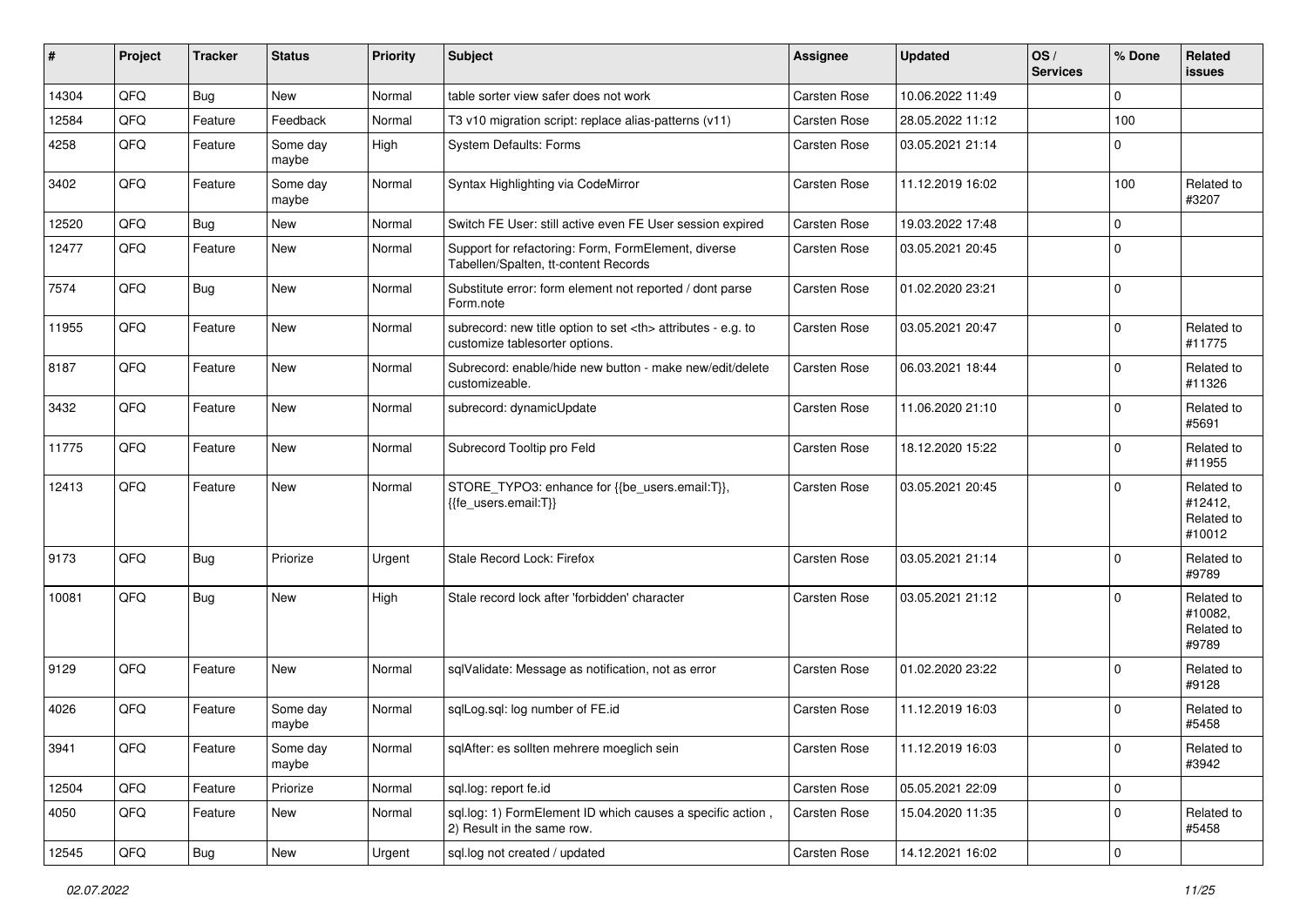| #     | Project | <b>Tracker</b> | <b>Status</b>     | <b>Priority</b> | <b>Subject</b>                                                                                     | <b>Assignee</b>     | <b>Updated</b>   | OS/<br><b>Services</b> | % Done         | Related<br>issues                             |
|-------|---------|----------------|-------------------|-----------------|----------------------------------------------------------------------------------------------------|---------------------|------------------|------------------------|----------------|-----------------------------------------------|
| 8806  | QFQ     | Feature        | New               | Normal          | SQL Function nl2br                                                                                 | Carsten Rose        | 01.02.2020 23:22 |                        | $\Omega$       |                                               |
| 9928  | QFQ     | Feature        | Priorize          | Normal          | SpecialColumnName: a) Deprecated: ' AS "_+tag " ', b)<br>New: ' AS "_ <tag1><tag2>"'</tag2></tag1> | <b>Carsten Rose</b> | 01.02.2020 23:17 |                        | $\Omega$       | Related to<br>#9929                           |
| 7683  | QFQ     | Feature        | New               | Normal          | Special column names in '{{ SELECT  AS _link }}' should<br>be detected                             | <b>Carsten Rose</b> | 01.02.2020 23:21 |                        | $\Omega$       |                                               |
| 12512 | QFQ     | Bug            | <b>New</b>        | Normal          | Some MySQL Installation can't use 'stored procedures'                                              | <b>Carsten Rose</b> | 19.03.2022 17:48 |                        | $\overline{0}$ |                                               |
| 12532 | QFQ     | Feature        | <b>New</b>        | High            | SIP-Parameter bei Seitenaufruf in Browser-Console<br>anzeigen                                      | <b>Carsten Rose</b> | 07.12.2021 17:19 |                        | $\Omega$       | Related to<br>#11893,<br>Related to<br>#14187 |
| 9707  | QFQ     | Feature        | <b>New</b>        | Normal          | SIP security: encode pageld and check pageld on decode                                             | <b>Carsten Rose</b> | 01.02.2020 23:22 |                        | $\Omega$       |                                               |
| 9121  | QFQ     | Bug            | Priorize          | High            | sip links have r and __dbIndexData set                                                             | <b>Carsten Rose</b> | 12.06.2021 10:41 |                        | $\mathbf 0$    |                                               |
| 7107  | QFQ     | Feature        | Some day<br>maybe | Normal          | Showcase Registration Tool: Anmeldung / Administration :<br>Liste Anmeldungen / Emaileinaldung     | <b>Carsten Rose</b> | 11.12.2019 16:01 |                        | $\Omega$       |                                               |
| 3537  | QFQ     | Feature        | Some day<br>maybe | Low             | SHOW COLUMNS FROM tableName - Extend '{{!'<br>definition                                           | <b>Carsten Rose</b> | 11.12.2019 16:02 |                        | $\overline{0}$ |                                               |
| 8963  | QFQ     | Feature        | Priorize          | Normal          | Setting values in a store: flexible way                                                            | <b>Carsten Rose</b> | 05.05.2021 22:10 |                        | $\Omega$       | Related to<br>#8975                           |
| 4956  | QFQ     | Feature        | Some day<br>maybe | Normal          | Sendmail: Benutzerdefinierte Headers                                                               | <b>Carsten Rose</b> | 11.12.2019 16:02 |                        | $\Omega$       |                                               |
| 7014  | QFQ     | <b>Bug</b>     | <b>New</b>        | Normal          | Sending invalid emails succeeds when<br>debug.redirectAllMailTo is set                             | <b>Carsten Rose</b> | 01.02.2020 23:21 |                        | $\overline{0}$ |                                               |
| 11080 | QFQ     | Feature        | <b>New</b>        | Normal          | Send MQTT messages                                                                                 | <b>Carsten Rose</b> | 29.08.2020 19:49 |                        | $\mathbf 0$    |                                               |
| 7616  | QFQ     | Bug            | Priorize          | Normal          | Selectlist with Enum & Dynamic Update                                                              | <b>Carsten Rose</b> | 01.02.2020 10:13 |                        | $\mathbf 0$    |                                               |
| 7519  | QFQ     | Feature        | New               | Normal          | Select: Multi                                                                                      | Carsten Rose        | 01.02.2020 23:22 |                        | $\overline{0}$ |                                               |
| 11076 | QFQ     | Feature        | In Progress       | Normal          | SELECT  AS _websocket                                                                              | <b>Carsten Rose</b> | 30.08.2020 17:49 |                        | $\mathbf 0$    |                                               |
| 3727  | QFQ     | Feature        | New               | High            | Security: Session Hijacking erschweren                                                             | <b>Carsten Rose</b> | 03.05.2021 21:14 |                        | $\mathbf 0$    |                                               |
| 5428  | QFQ     | Feature        | Some day<br>maybe | Normal          | secure thumbnail: late render on access.                                                           | <b>Carsten Rose</b> | 01.02.2020 23:20 |                        | $\Omega$       |                                               |
| 12974 | QFQ     | Bug            | <b>New</b>        | High            | Sanitize Queries in Action-Elements                                                                | <b>Carsten Rose</b> | 07.12.2021 17:19 |                        | $\mathbf 0$    |                                               |
| 9394  | QFQ     | Feature        | Priorize          | Normal          | REST: allow for non numerical ids in get requests                                                  | Carsten Rose        | 05.05.2021 22:10 |                        | $\overline{0}$ |                                               |
| 5345  | QFQ     | Feature        | New               | Normal          | Report: UPDATE / INSERT / DELETE statements should<br>trigger subqueries, depending on the result. | Carsten Rose        | 27.05.2020 16:11 |                        | $\overline{0}$ |                                               |
| 9811  | QFQ     | Feature        | New               | Normal          | Report: tag every n'th row                                                                         | Carsten Rose        | 01.02.2020 23:22 |                        | $\mathbf 0$    |                                               |
| 14323 | QFQ     | <b>Bug</b>     | In Progress       | Normal          | Report: render=both single - no impact                                                             | Carsten Rose        | 19.06.2022 18:31 |                        | $\mathbf 0$    |                                               |
| 3991  | QFQ     | Feature        | Some day<br>maybe | Normal          | report: Columnname '_skipWrap' skips 'fbeg', 'fend'                                                | Carsten Rose        | 11.12.2019 16:03 |                        | 0              |                                               |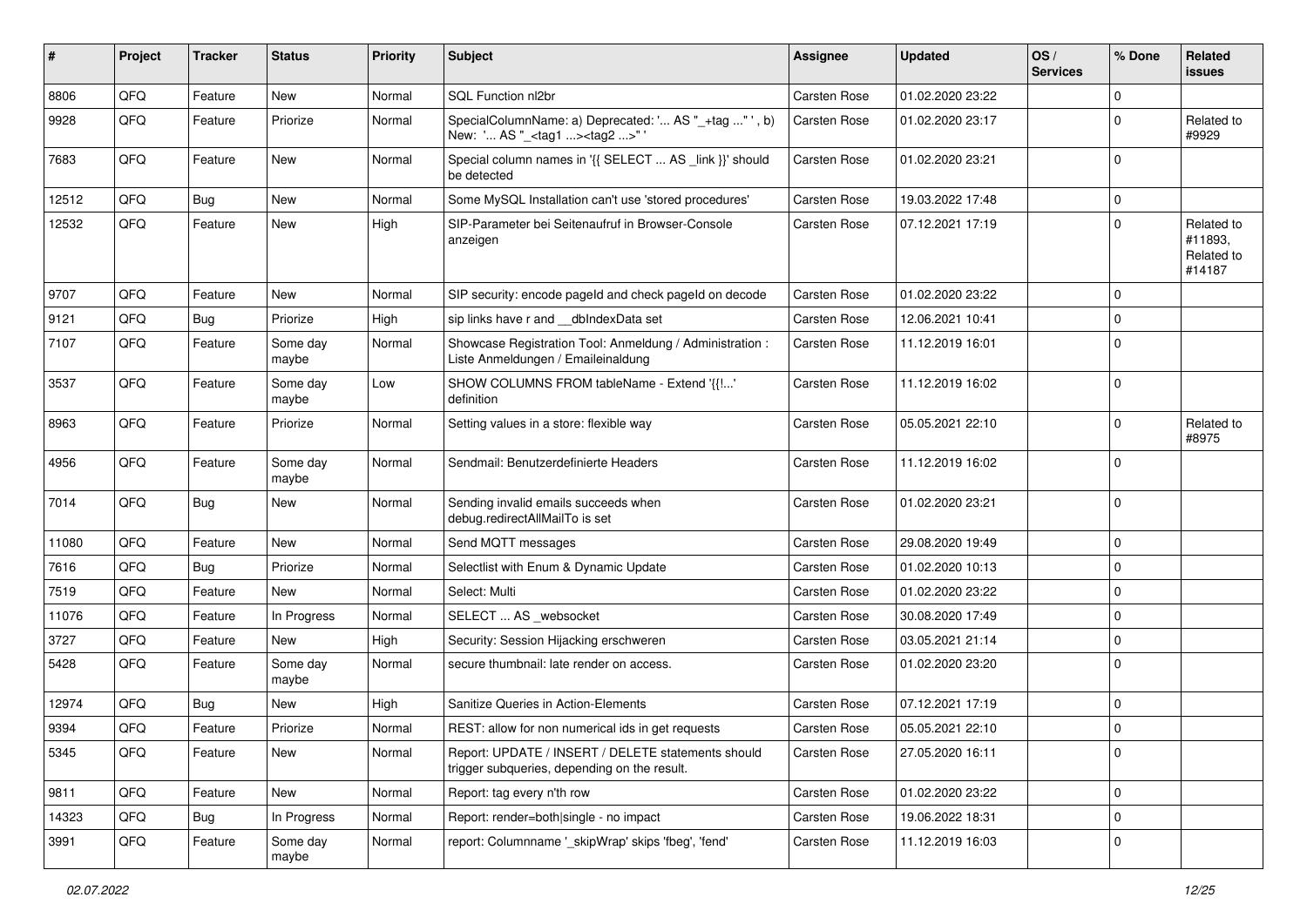| #     | Project        | <b>Tracker</b> | <b>Status</b>     | <b>Priority</b> | <b>Subject</b>                                                                               | <b>Assignee</b>     | <b>Updated</b>   | OS/<br><b>Services</b> | % Done      | Related<br><b>issues</b>                                               |
|-------|----------------|----------------|-------------------|-----------------|----------------------------------------------------------------------------------------------|---------------------|------------------|------------------------|-------------|------------------------------------------------------------------------|
| 3967  | QFQ            | Feature        | Some day<br>maybe | High            | Report: Checkbox, Radio, Dropdown, Input welches ohne<br>Submit funktioniert - 'Inline-Form' | Carsten Rose        | 03.05.2021 21:14 |                        | $\mathbf 0$ |                                                                        |
| 6723  | QFQ            | Feature        | New               | Normal          | Report QFQ Installation and Version                                                          | Carsten Rose        | 12.06.2021 09:07 |                        | $\mathbf 0$ |                                                                        |
| 7261  | QFQ            | Bug            | New               | Normal          | Report pathFilename for user without path, only the filename                                 | Carsten Rose        | 01.02.2020 23:21 |                        | $\mathbf 0$ |                                                                        |
| 9983  | QFQ            | Feature        | New               | Normal          | Report Notation: new keyword 'range'                                                         | <b>Carsten Rose</b> | 01.02.2020 15:55 |                        | $\mathbf 0$ |                                                                        |
| 8975  | QFQ            | Feature        | New               | Normal          | Report Notation: 2.0                                                                         | <b>Carsten Rose</b> | 01.02.2020 23:22 |                        | $\Omega$    | Related to<br>#8963                                                    |
| 11323 | QFQ            | Feature        | Some day<br>maybe | Normal          | Report Frontend Editor Modal + Codemirror                                                    | Carsten Rose        | 16.09.2021 15:10 |                        | $\Omega$    | Related to<br>#11036                                                   |
| 10005 | QFQ            | Feature        | Priorize          | Normal          | Report / special column name:  AS _calendar                                                  | Carsten Rose        | 03.06.2020 17:28 |                        | $\mathbf 0$ |                                                                        |
| 12611 | QFQ            | Feature        | Some day<br>maybe | Normal          | Refactoring: Bootstrap with Lazy Loading                                                     | Carsten Rose        | 08.06.2022 10:37 |                        | $\mathbf 0$ | Related to<br>#12490,<br>Related to<br>#10013,<br>Related to<br>#7732  |
| 10012 | QFQ            | Feature        | Priorize          | Normal          | redirectAllMailTo: {{beEmail:T}}                                                             | Carsten Rose        | 08.05.2021 09:54 |                        | $\mathbf 0$ | Related to<br>#12412,<br>Related to<br>#12413,<br>Related to<br>#10011 |
| 13700 | QFQ            | Feature        | <b>New</b>        | Normal          | Redesign qfq.io Seite                                                                        | Carsten Rose        | 19.03.2022 17:43 |                        | $\mathbf 0$ |                                                                        |
| 7099  | QFQ            | Feature        | New               | Normal          | Redesign FormEditor                                                                          | Carsten Rose        | 01.02.2020 23:21 |                        | $\mathbf 0$ |                                                                        |
| 9789  | QFQ            | Bug            | In Progress       | High            | Record Lock: release to early on 'leave page'                                                | Carsten Rose        | 10.01.2022 09:25 |                        | 100         | Related to<br>#10081,<br>Related to<br>#9173,<br>Related to<br>#8702   |
| 7480  | QFQ            | Feature        | New               | Normal          | Record History (Undo / Redo)                                                                 | Carsten Rose        | 11.12.2019 16:16 |                        | $\Omega$    | Related to<br>#2361                                                    |
| 7280  | QFQ            | Feature        | New               | Normal          | recently used table                                                                          | Carsten Rose        | 01.02.2020 23:21 |                        | $\mathbf 0$ |                                                                        |
| 3109  | QFQ            | Bug            | Some day<br>maybe | High            | RealUrl: Links werden nicht korrekt gerendert                                                | <b>Carsten Rose</b> | 03.05.2021 21:14 |                        | $\mathbf 0$ |                                                                        |
| 3867  | QFO            | Feature        | Priorize          | Normal          | Readonly Formular: Template Groups add/delete<br>ausbeldnen                                  | Carsten Rose        | 05.05.2021 22:12 |                        | $\mathbf 0$ |                                                                        |
| 7795  | QFG            | <b>Bug</b>     | New               | Normal          | Readonly Form: Typeahead-Felder                                                              | Carsten Rose        | 01.02.2020 23:22 |                        | $\mathbf 0$ | Related to<br>#10640                                                   |
| 7513  | $\mathsf{QFQ}$ | Bug            | New               | Normal          | Radios not correct aligned                                                                   | Carsten Rose        | 01.02.2020 23:22 |                        | $\pmb{0}$   |                                                                        |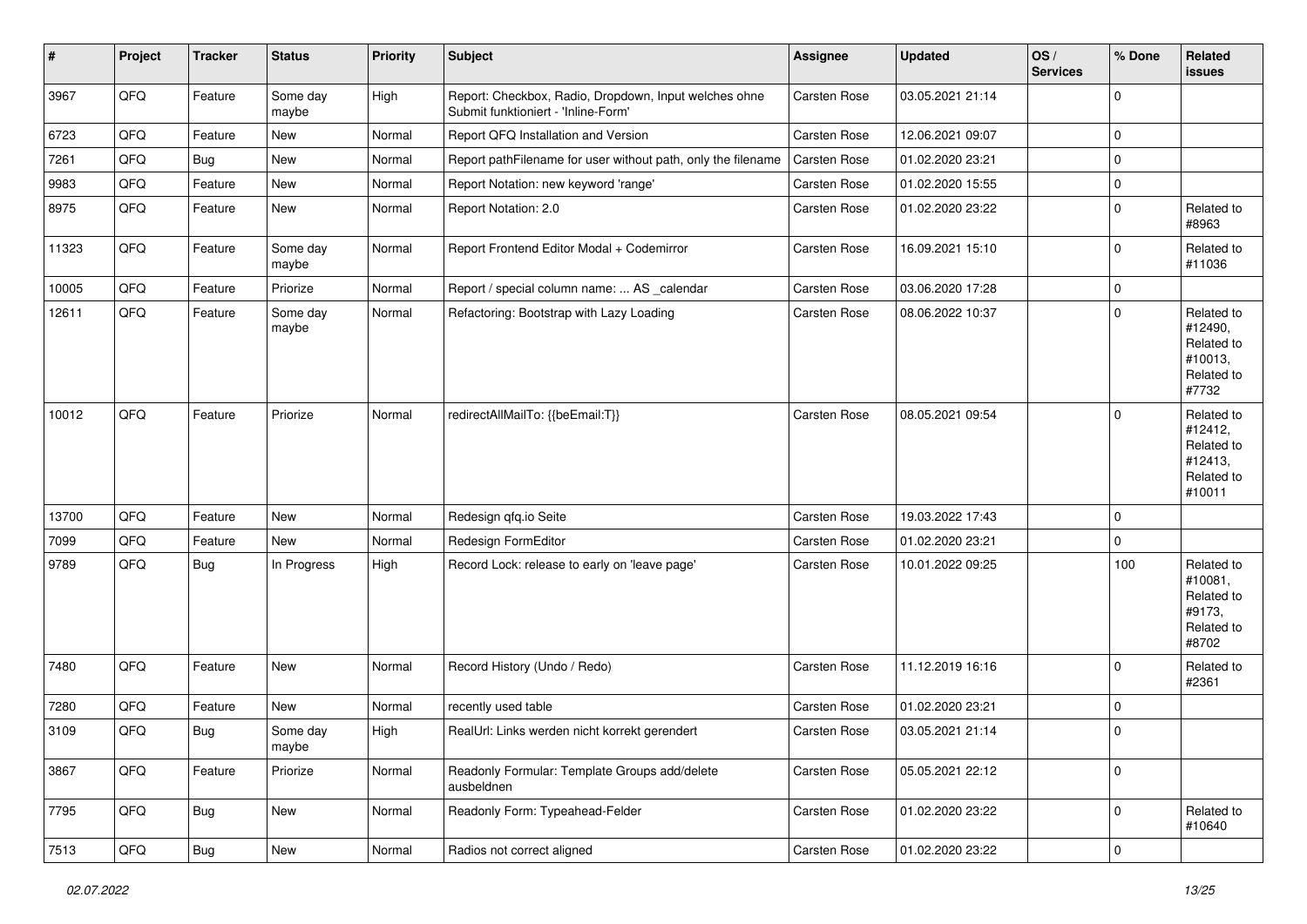| #     | Project | <b>Tracker</b> | <b>Status</b>     | <b>Priority</b> | <b>Subject</b>                                                                                                                        | Assignee            | <b>Updated</b>   | OS/<br><b>Services</b> | % Done         | Related<br><b>issues</b>                                               |
|-------|---------|----------------|-------------------|-----------------|---------------------------------------------------------------------------------------------------------------------------------------|---------------------|------------------|------------------------|----------------|------------------------------------------------------------------------|
| 11239 | QFQ     | <b>Bug</b>     | New               | Normal          | Radiobutton (plain): horizontales Rendern abhängig vom<br>Datentyp in der Datenbank                                                   | Carsten Rose        | 30.09.2020 18:37 |                        | $\Omega$       |                                                                        |
| 7924  | QFQ     | Feature        | New               | Normal          | Radio/Checkbox with Tooltip                                                                                                           | Carsten Rose        | 01.02.2020 23:22 |                        | $\mathbf 0$    |                                                                        |
| 6483  | QFQ     | <b>Bug</b>     | <b>New</b>        | Normal          | R Store funktioniert nicht bei 'Report Notation' im FE                                                                                | Carsten Rose        | 01.02.2020 23:21 |                        | $\Omega$       |                                                                        |
| 7520  | QFQ     | Feature        | New               | Normal          | QR Code:  AS _qr ( AS _link)                                                                                                          | <b>Carsten Rose</b> | 01.02.2020 23:22 |                        | $\Omega$       |                                                                        |
| 4771  | QFQ     | Bug            | Some day<br>maybe | Normal          | qfq: select-down-values empty after save (edit-form for<br>program administrators)                                                    | <b>Carsten Rose</b> | 01.02.2020 23:20 |                        | $\Omega$       | Related to<br>#4549, Has<br>duplicate<br>#4282                         |
| 8586  | QFQ     | Feature        | Some day<br>maybe | Normal          | QFQ: Enhance Error message for 'record not found'                                                                                     | Carsten Rose        | 16.09.2021 15:10 |                        | $\mathbf 0$    |                                                                        |
| 5480  | QFQ     | Feature        | Some day<br>maybe | Normal          | QFQ: Dokumentation mit Screenshots versehen                                                                                           | Carsten Rose        | 01.02.2020 23:20 |                        | $\mathbf 0$    | Related to<br>#9879                                                    |
| 14187 | QFQ     | Feature        | New               | High            | qfq.log: show current URL                                                                                                             | <b>Carsten Rose</b> | 28.05.2022 11:02 |                        | $\mathbf 0$    | Related to<br>#13933,<br>Related to<br>#12532,<br>Related to<br>#11893 |
| 6574  | QFQ     | <b>Bug</b>     | Priorize          | Normal          | qfq.log: Fehlermeldung wurde angezeigt, aber nicht geloggt                                                                            | Carsten Rose        | 01.02.2020 10:13 |                        | $\Omega$       |                                                                        |
| 4839  | QFQ     | Feature        | Some day<br>maybe | Normal          | qfq-handle in <head> Abschnitt</head>                                                                                                 | Carsten Rose        | 11.12.2019 16:02 |                        | $\Omega$       |                                                                        |
| 9927  | QFQ     | Feature        | New               | Normal          | QFQ Update: a) Update nur machen wenn BE User<br>eingeloggt ist., b) Bei Fehler genaue Meldung welcher<br>Updateschritt Probleme hat. | Carsten Rose        | 22.01.2020 12:59 |                        | $\mathbf 0$    |                                                                        |
| 7524  | QFQ     | Bug            | New               | Normal          | QFQ throws a 'General Error' if 'fileadmin/protected/log/' is<br>not writeable                                                        | Carsten Rose        | 01.02.2020 23:22 |                        | $\mathbf 0$    |                                                                        |
| 12465 | QFQ     | Feature        | New               | Normal          | QFQ Function: use in FE to fill StoreRecord                                                                                           | Carsten Rose        | 05.05.2021 21:58 |                        | $\Omega$       |                                                                        |
| 12395 | QFQ     | Bug            | ToDo              | High            | QFQ Function: Result two times shown                                                                                                  | Carsten Rose        | 18.02.2022 08:59 |                        | $\Omega$       |                                                                        |
| 12463 | QFQ     | Bug            | ToDo              | High            | QFQ Function: 'function' and 'sql' on same level - output of<br>sal is shown two times.                                               | <b>Carsten Rose</b> | 15.12.2021 16:31 |                        | $\Omega$       |                                                                        |
| 1635  | QFQ     | Feature        | Some day<br>maybe | Normal          | QFQ Extension content record: weitere Optionen einblenden.                                                                            | <b>Carsten Rose</b> | 11.12.2019 16:03 |                        | $\mathbf 0$    |                                                                        |
| 13592 | QFQ     | <b>Bug</b>     | New               | Normal          | QFQ Build Queue: das vergeben von Tags klappt nicht. Es<br>werden keine Releases gebaut.                                              | <b>Carsten Rose</b> | 19.03.2022 17:45 |                        | $\overline{0}$ |                                                                        |
| 11980 | QFQ     | Feature        | In Progress       | Normal          | protected verzeichnis MUSS geschützt werden                                                                                           | Carsten Rose        | 07.09.2021 13:30 |                        | $\mathbf 0$    |                                                                        |
| 10658 | QFQ     | <b>Bug</b>     | New               | Normal          | processReadOnly broken                                                                                                                | Carsten Rose        | 27.05.2020 17:55 |                        | $\mathbf 0$    |                                                                        |
| 4023  | QFQ     | Feature        | New               | Normal          | prepared statements - FE action: salveld, sqllnsert,<br>sqlUpdate, sqlDelete, sqlBefore, sqlAfter                                     | Carsten Rose        | 11.12.2019 16:15 |                        | 0              |                                                                        |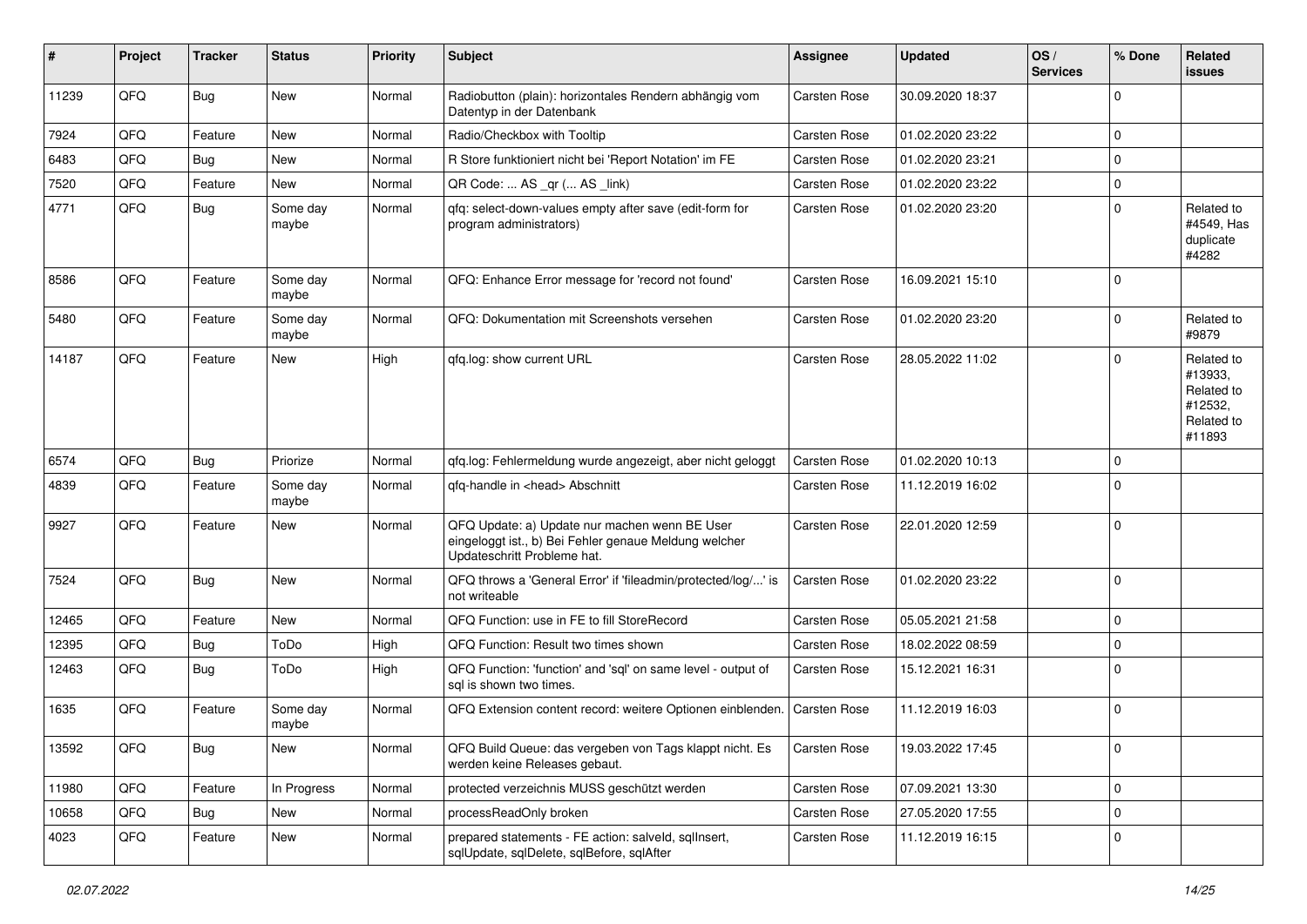| #     | Project | <b>Tracker</b> | <b>Status</b>     | <b>Priority</b> | <b>Subject</b>                                                                                        | <b>Assignee</b>     | <b>Updated</b>   | OS/<br><b>Services</b> | % Done      | Related<br><b>issues</b>                      |
|-------|---------|----------------|-------------------|-----------------|-------------------------------------------------------------------------------------------------------|---------------------|------------------|------------------------|-------------|-----------------------------------------------|
| 8204  | QFQ     | Feature        | Priorize          | High            | Position 'required mark'                                                                              | Carsten Rose        | 16.06.2021 13:44 |                        | $\mathbf 0$ |                                               |
| 10080 | QFQ     | Feature        | New               | Normal          | Popup on 'save' / 'close': configure dialog (answer<br>yes/no/cancle/)                                | <b>Carsten Rose</b> | 28.03.2021 20:52 |                        | $\Omega$    | Is duplicate<br>of #12262                     |
| 11668 | QFQ     | Bug            | New               | Normal          | Play function.sql - problem with mysql                                                                | <b>Carsten Rose</b> | 03.05.2021 20:48 |                        | $\mathbf 0$ |                                               |
| 8668  | QFQ     | Bug            | New               | High            | Pill disabled: dyamic mode 'hidden' not respected - FE is still<br>required                           | <b>Carsten Rose</b> | 03.05.2021 21:14 |                        | $\Omega$    |                                               |
| 10819 | QFQ     | Feature        | <b>New</b>        | Normal          | Persistent SIP - second try                                                                           | <b>Carsten Rose</b> | 29.06.2020 23:02 |                        | $\mathbf 0$ | Related to<br>#6261                           |
| 6261  | QFQ     | Feature        | <b>New</b>        | Normal          | Persistent SIP                                                                                        | <b>Carsten Rose</b> | 12.06.2021 09:07 |                        | $\Omega$    | Related to<br>#10819                          |
| 7336  | QFQ     | Feature        | Some day<br>maybe | Normal          | PDF Upload: disallow PDFs with specific Meta information                                              | <b>Carsten Rose</b> | 11.12.2019 16:01 |                        | $\Omega$    |                                               |
| 5715  | QFQ     | Feature        | <b>New</b>        | High            | PDF Caching                                                                                           | <b>Carsten Rose</b> | 03.05.2021 21:14 |                        | 0           | Related to<br>#5851,<br>Related to<br>#6357   |
| 8101  | QFQ     | Feature        | Some day<br>maybe | Normal          | Password hash: support further hashing methods                                                        | Carsten Rose        | 16.09.2021 15:10 |                        | $\mathbf 0$ |                                               |
| 7681  | QFQ     | Feature        | New               | Normal          | Optional switch off 'check for modified record'                                                       | <b>Carsten Rose</b> | 01.02.2020 23:21 |                        | $\Omega$    |                                               |
| 7650  | QFQ     | Bug            | <b>New</b>        | High            | Optional do not show 'required' sign on FormElement                                                   | Carsten Rose        | 03.05.2021 21:14 |                        | $\Omega$    |                                               |
| 14175 | QFQ     | Bug            | In Progress       | Normal          | Opening a form with no QFQ Session cookie fails                                                       | Carsten Rose        | 03.06.2022 10:40 |                        | 0           |                                               |
| 7685  | QFQ     | Bug            | New               | Normal          | Open FormElement from QFQ error message and save<br>modified record: error about missing {{formId:F}} | Carsten Rose        | 01.02.2020 23:22 |                        | $\Omega$    |                                               |
| 10011 | QFQ     | Feature        | Priorize          | Normal          | Offer new STORE_TYPO3 Variable 'beUser', 'beEmail'                                                    | <b>Carsten Rose</b> | 08.05.2021 09:51 |                        | $\Omega$    | Related to<br>#10012,<br>Related to<br>#12511 |
| 14090 | QFQ     | Feature        | <b>New</b>        | Normal          | Nützliche _script funktionen                                                                          | <b>Carsten Rose</b> | 28.05.2022 11:03 |                        | $\Omega$    |                                               |
| 12133 | QFQ     | Bug            | New               | Normal          | NPM, phpSpreadSheet aktualisieren                                                                     | <b>Carsten Rose</b> | 15.03.2021 09:04 |                        | 0           |                                               |
| 5782  | QFQ     | Feature        | New               | Normal          | NextCloud API                                                                                         | Carsten Rose        | 01.02.2020 10:02 |                        | $\mathbf 0$ |                                               |
| 6437  | QFQ     | Feature        | New               | Normal          | Neuer Mode Button bei FormElementen                                                                   | <b>Carsten Rose</b> | 01.02.2020 23:21 |                        | $\Omega$    | Related to<br>#9668,<br>Blocked by<br>#9678   |
| 12023 | QFQ     | Feature        | New               | Normal          | MySQL Stored Precdure: QDECODESPECIALCHAR()                                                           | Carsten Rose        | 16.02.2021 11:16 |                        | $\mathbf 0$ | Related to<br>#12022                          |
| 11667 | QFQ     | Bug            | New               | Normal          | MySQL mariadb-server-10.3: Incorrect datetime value                                                   | Carsten Rose        | 03.05.2021 20:48 |                        | $\mathbf 0$ |                                               |
| 9579  | QFQ     | Feature        | Some day<br>maybe | Normal          | Multiform with Process Row                                                                            | Carsten Rose        | 11.12.2019 16:01 |                        | 0           |                                               |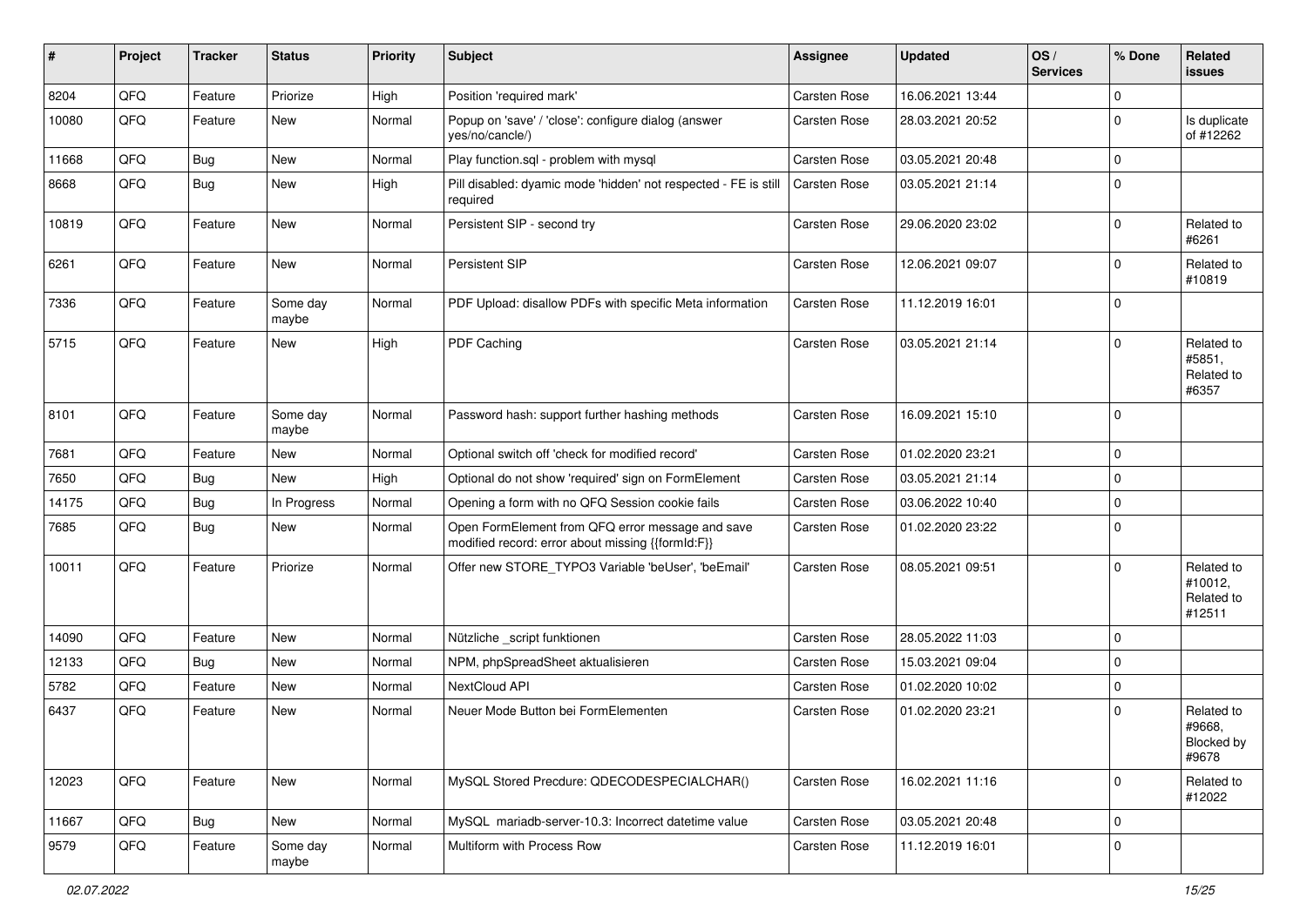| #     | <b>Project</b> | <b>Tracker</b> | <b>Status</b>     | <b>Priority</b> | <b>Subject</b>                                                                           | Assignee            | <b>Updated</b>   | OS/<br><b>Services</b> | % Done         | Related<br>issues                                                    |
|-------|----------------|----------------|-------------------|-----------------|------------------------------------------------------------------------------------------|---------------------|------------------|------------------------|----------------|----------------------------------------------------------------------|
| 11695 | QFQ            | <b>Bug</b>     | <b>New</b>        | Normal          | MultiForm required FE Error                                                              | <b>Carsten Rose</b> | 04.12.2020 13:34 |                        | $\Omega$       |                                                                      |
| 5695  | QFQ            | Feature        | In Progress       | Normal          | Multiform                                                                                | <b>Carsten Rose</b> | 02.01.2021 18:38 |                        | $\Omega$       |                                                                      |
| 12325 | QFO            | Bug            | Priorize          | Normal          | MultiDB form.dblndex not working for report syntax                                       | Carsten Rose        | 07.09.2021 13:37 |                        | $\Omega$       | Related to<br>#12145.<br>Related to<br>#12314                        |
| 10714 | QFQ            | Feature        | <b>New</b>        | Normal          | multi Table Form                                                                         | <b>Carsten Rose</b> | 16.03.2021 18:44 |                        | $\Omega$       |                                                                      |
| 11516 | QFQ            | Feature        | New               | Normal          | Multi Page Form (Previous/Next Buttons)                                                  | <b>Carsten Rose</b> | 16.03.2021 17:52 |                        | $\mathbf 0$    |                                                                      |
| 4365  | QFQ            | Feature        | Some day<br>maybe | Normal          | Multi Language: new way of config                                                        | Carsten Rose        | 01.02.2020 23:20 |                        | $\mathbf 0$    |                                                                      |
| 13330 | QFQ            | Feature        | In Progress       | Normal          | Multi Form: Upload                                                                       | <b>Carsten Rose</b> | 07.11.2021 12:40 |                        | 50             | Related to<br>#9706                                                  |
| 13332 | QFQ            | Bug            | <b>New</b>        | Normal          | Multi Form: Required Felder werden visuell nicht markiert.                               | <b>Carsten Rose</b> | 19.03.2022 17:47 |                        | $\Omega$       |                                                                      |
| 13331 | QFQ            | Bug            | New               | Normal          | Multi Form: Clear Icon misplaced                                                         | Carsten Rose        | 19.03.2022 17:47 |                        | $\Omega$       |                                                                      |
| 10508 | QFQ            | <b>Bug</b>     | New               | High            | Multi Form broken on Multi DB Instance                                                   | Carsten Rose        | 03.05.2021 21:12 |                        | $\mathbf 0$    |                                                                      |
| 9706  | QFQ            | Feature        | New               | Normal          | Multi File Upload (hidden template group)                                                | <b>Carsten Rose</b> | 01.02.2020 23:22 |                        | $\Omega$       | Related to<br>#7521,<br>Related to<br>#5562,<br>Related to<br>#13330 |
| 5459  | QFQ            | Bug            | <b>New</b>        | High            | Multi DB: spread system tables between 'QFQ' and<br>'Data'-DB                            | <b>Carsten Rose</b> | 03.05.2021 21:14 |                        | $\Omega$       | Related to<br>#4720                                                  |
| 10015 | QFQ            | Feature        | Priorize          | Normal          | Monospace in Textarea                                                                    | <b>Carsten Rose</b> | 03.02.2020 13:40 |                        | $\overline{0}$ |                                                                      |
| 6765  | QFQ            | Feature        | <b>New</b>        | Normal          | Moeglichkeit via QFQ eigene Logs zu schreiben                                            | <b>Carsten Rose</b> | 01.02.2020 23:21 |                        | $\Omega$       |                                                                      |
| 11523 | QFQ            | Feature        | New               | Normal          | Mit dynamic Update erkennen, ob Upload gemacht wurde                                     | <b>Carsten Rose</b> | 13.11.2020 15:07 |                        | $\Omega$       | Related to<br>#9533                                                  |
| 10014 | QFQ            | Feature        | <b>New</b>        | Normal          | Manual.rst: describe behaviour and process order of<br>fillStoreVar, slaveId, sqlBefore, | <b>Carsten Rose</b> | 01.02.2020 22:31 |                        | $\Omega$       |                                                                      |
| 9208  | QFQ            | Feature        | <b>New</b>        | Normal          | Manage 'recent' records                                                                  | Carsten Rose        | 01.02.2020 23:22 |                        | $\Omega$       |                                                                      |
| 11747 | QFQ            | Feature        | New               | Normal          | Maintenance Page with Redirect                                                           | <b>Carsten Rose</b> | 03.05.2021 20:47 |                        | $\Omega$       | Related to<br>#11741                                                 |
| 2084  | QFQ            | Feature        | Some day<br>maybe | Normal          | Mailto mit encryption: Subrecord                                                         | Carsten Rose        | 11.12.2019 16:03 |                        | $\Omega$       | Related to<br>#2082                                                  |
| 3504  | QFQ            | Feature        | New               | Normal          | Logging: welche Action FEs werden wann wie ausgefuehrt                                   | <b>Carsten Rose</b> | 01.02.2020 23:21 |                        | $\Omega$       | Related to<br>#5458,<br>Related to<br>#4092                          |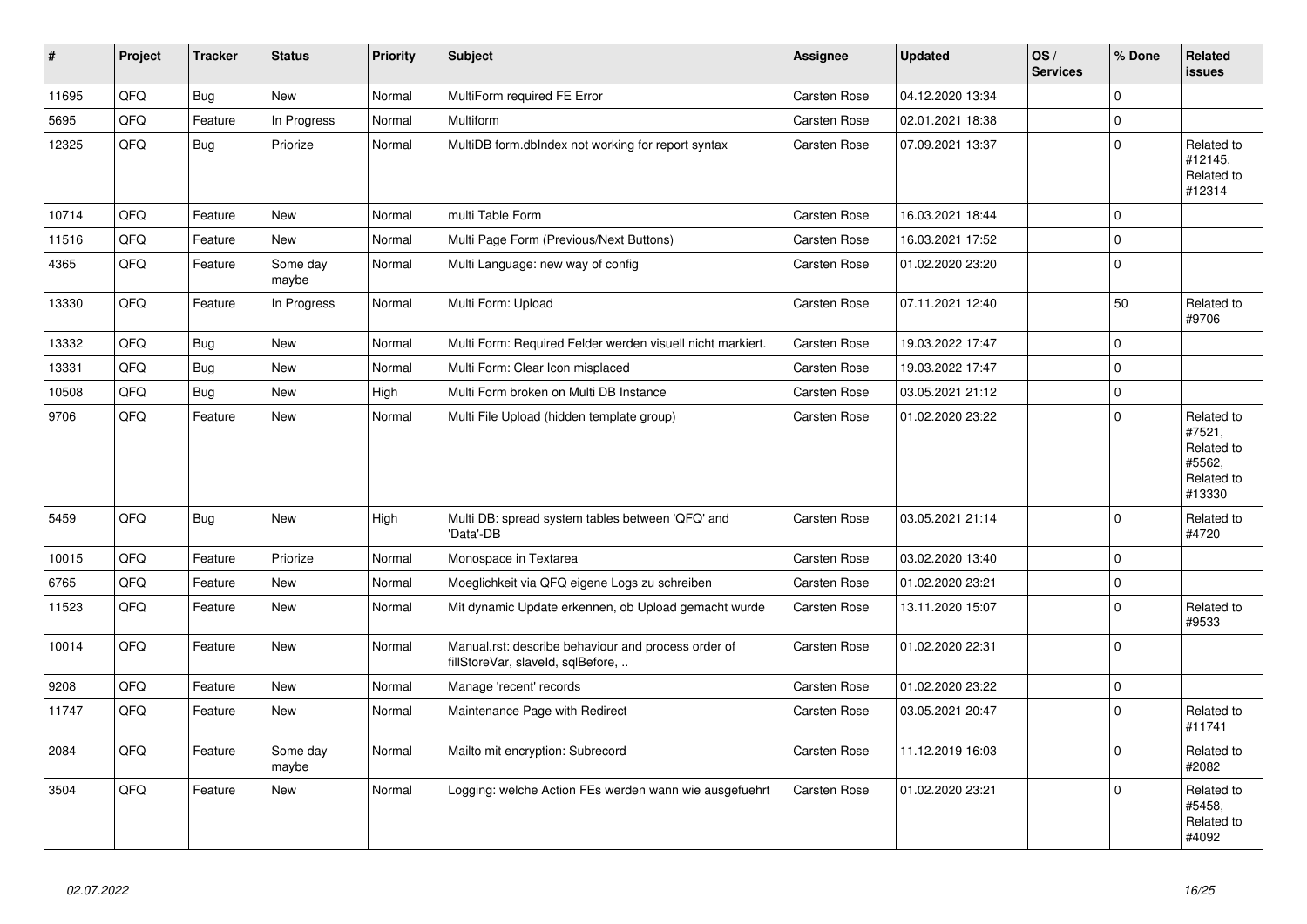| #     | Project | <b>Tracker</b> | <b>Status</b>     | <b>Priority</b> | <b>Subject</b>                                                                                           | <b>Assignee</b>     | <b>Updated</b>   | OS/<br><b>Services</b> | % Done         | Related<br>issues                                                       |
|-------|---------|----------------|-------------------|-----------------|----------------------------------------------------------------------------------------------------------|---------------------|------------------|------------------------|----------------|-------------------------------------------------------------------------|
| 5852  | QFQ     | Feature        | Some day<br>maybe | Normal          | Logging: mail.log / sql.log - im FE anzeigen und via AJAX<br>aktualisieren                               | Carsten Rose        | 01.02.2020 23:19 |                        | $\Omega$       | Related to<br>#5885                                                     |
| 2361  | QFQ     | Feature        | New               | Normal          | Logging wer/wann/wo welches Formular aufgerufen hat                                                      | <b>Carsten Rose</b> | 11.12.2019 16:15 |                        | $\Omega$       | Related to<br>#4432,<br>Related to<br>#7480                             |
| 9777  | QFQ     | Feature        | New               | Normal          | Logging QFQ Variables                                                                                    | Carsten Rose        | 16.12.2019 17:17 |                        | $\mathbf 0$    |                                                                         |
| 8702  | QFQ     | Feature        | <b>New</b>        | Normal          | Load Record which is locked: missing user info                                                           | <b>Carsten Rose</b> | 11.12.2019 16:16 |                        | 0              | Related to<br>#9789                                                     |
| 3457  | QFQ     | Feature        | Some day<br>maybe | Normal          | LDAP: concat multi values to one single entry                                                            | <b>Carsten Rose</b> | 11.12.2019 16:02 |                        | $\overline{0}$ |                                                                         |
| 14371 | QFQ     | Feature        | Priorize          | Normal          | LDAP via REPORT                                                                                          | <b>Carsten Rose</b> | 19.06.2022 16:37 |                        | $\overline{0}$ |                                                                         |
| 10593 | QFQ     | Feature        | New               | Normal          | label2: text behind input element                                                                        | <b>Carsten Rose</b> | 16.05.2020 10:57 |                        | $\Omega$       |                                                                         |
| 10443 | QFQ     | Feature        | In Progress       | Normal          | Konzept_api / _live                                                                                      | <b>Carsten Rose</b> | 07.05.2020 09:39 |                        | $\mathbf 0$    |                                                                         |
| 1946  | QFQ     | Feature        | Some day<br>maybe | Normal          | Kontrolle ob der ReadOnly Modus bei den<br>Formularelementen korrekt implementiert ist                   | <b>Carsten Rose</b> | 11.12.2019 16:03 |                        | $\Omega$       |                                                                         |
| 4259  | QFQ     | Feature        | Some day<br>maybe | Normal          | Instant trigger a cron job                                                                               | Carsten Rose        | 11.12.2019 16:03 |                        | $\overline{0}$ |                                                                         |
| 7522  | QFQ     | Feature        | Priorize          | Normal          | Inserting default index.html to folder (Avoid Apache Indexing)                                           | <b>Carsten Rose</b> | 01.02.2020 10:13 |                        | $\mathbf 0$    |                                                                         |
| 9517  | QFQ     | Feature        | In Progress       | High            | Input multiple tags with typeahead                                                                       | <b>Carsten Rose</b> | 03.05.2021 21:14 |                        | 40             | Related to<br>#10150                                                    |
| 9834  | QFQ     | Bug            | Priorize          | Normal          | Input elements with tag 'disabled' are missing on<br>form-submit: server option 'processReadOnly' broken | <b>Carsten Rose</b> | 07.12.2021 16:43 |                        | $\Omega$       | Related to<br>#9691,<br>Related to<br>#5305, Has<br>duplicate<br>#12331 |
| 11036 | QFQ     | Feature        | Some day<br>maybe | Normal          | inline report editor permissions                                                                         | <b>Carsten Rose</b> | 16.09.2021 15:09 |                        | $\overline{0}$ | Related to<br>#11323                                                    |
| 14305 | QFQ     | <b>Bug</b>     | New               | Normal          | Inline Report editing does not create history entries                                                    | <b>Carsten Rose</b> | 10.06.2022 11:55 |                        | $\mathbf 0$    |                                                                         |
| 4659  | QFQ     | Bug            | Some day<br>maybe | Normal          | infoButtonExtra                                                                                          | Carsten Rose        | 01.02.2020 23:20 |                        | $\overline{0}$ |                                                                         |
| 14091 | QFQ     | Bug            | <b>New</b>        | Normal          | inconsistent template path for twig                                                                      | <b>Carsten Rose</b> | 19.04.2022 18:36 |                        | $\overline{0}$ |                                                                         |
| 7453  | QFQ     | Feature        | Some day<br>maybe | Normal          | import / export forms QFQ                                                                                | Carsten Rose        | 16.09.2021 15:10 |                        | $\overline{0}$ |                                                                         |
| 12513 | QFQ     | <b>Bug</b>     | New               | High            | Implement server side check of maxlength                                                                 | Carsten Rose        | 07.12.2021 17:19 |                        | $\mathbf 0$    |                                                                         |
| 7660  | QFQ     | Feature        | New               | Normal          | IMAP: import mails to DB, move / delete mails                                                            | Carsten Rose        | 01.02.2020 09:52 |                        | $\mathbf 0$    |                                                                         |
| 8217  | QFQ     | Feature        | New               | Normal          | if-elseif-else construct                                                                                 | Carsten Rose        | 16.03.2021 18:41 |                        | $\mathbf 0$    | Related to<br>#10716                                                    |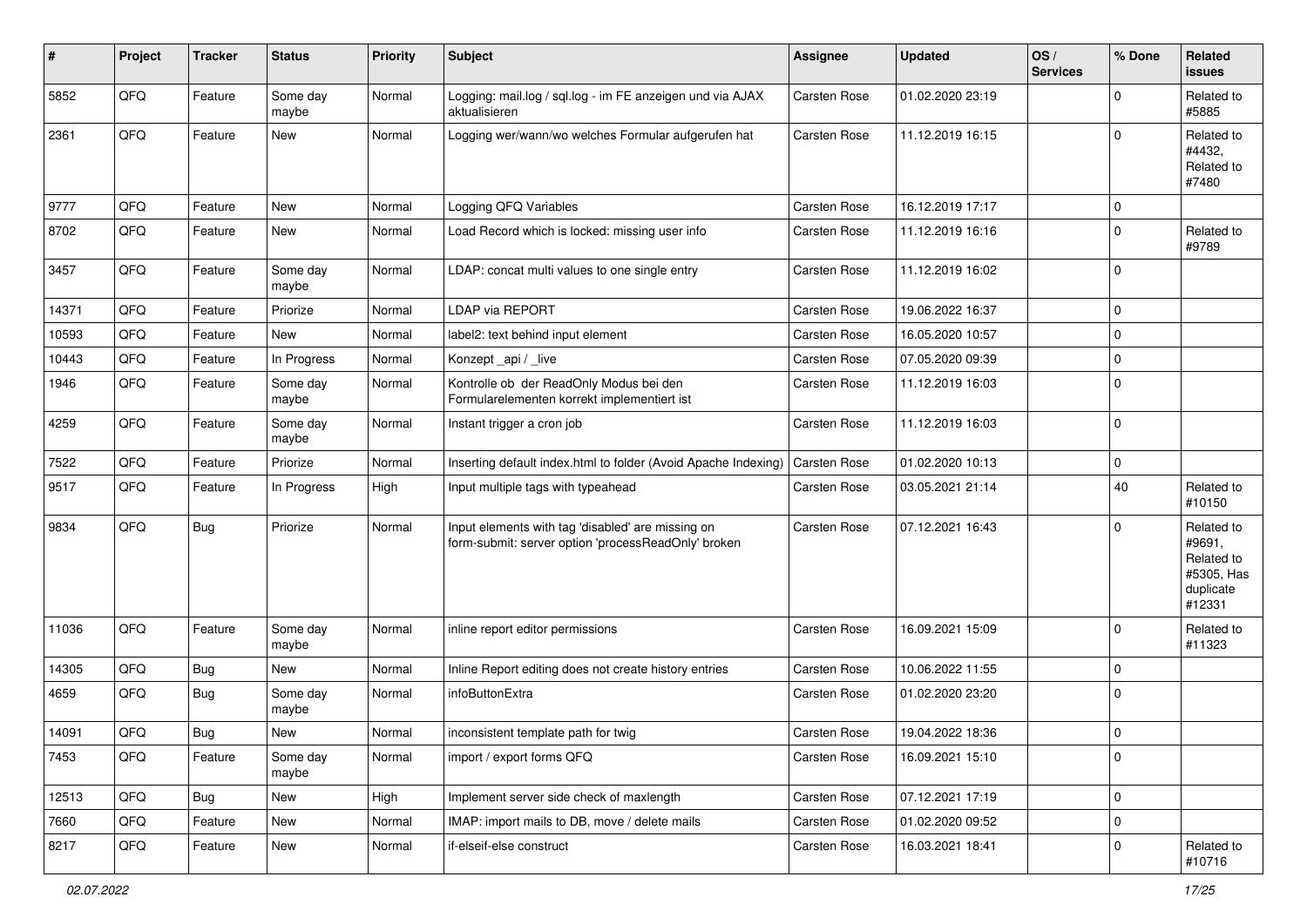| ∦     | Project | <b>Tracker</b> | <b>Status</b>     | <b>Priority</b> | <b>Subject</b>                                                                                                                      | <b>Assignee</b>     | <b>Updated</b>   | OS/<br><b>Services</b> | % Done      | Related<br>issues                            |
|-------|---------|----------------|-------------------|-----------------|-------------------------------------------------------------------------------------------------------------------------------------|---------------------|------------------|------------------------|-------------|----------------------------------------------|
| 12480 | QFQ     | Feature        | <b>New</b>        | Normal          | If QFQ upgrade is running, block further request                                                                                    | Carsten Rose        | 03.05.2021 20:45 |                        | $\mathbf 0$ |                                              |
| 11702 | QFQ     | Feature        | <b>New</b>        | Normal          | HTML Special Char makes no sense for 'allbut' if '&' is<br>forbidden                                                                | <b>Carsten Rose</b> | 07.12.2021 16:35 |                        | $\Omega$    | Related to<br>#5112,<br>Related to<br>#14320 |
| 14283 | QFQ     | <b>Bug</b>     | Priorize          | Normal          | HEIC / HEIF convert doesn't trigger                                                                                                 | <b>Carsten Rose</b> | 19.06.2022 16:37 |                        | $\mathbf 0$ |                                              |
| 10095 | QFQ     | Feature        | Some day<br>maybe | Normal          | Generic Gitlab Integration into QFQ                                                                                                 | <b>Carsten Rose</b> | 16.09.2021 15:10 |                        | $\mathbf 0$ |                                              |
| 9900  | QFQ     | Feature        | Priorize          | Normal          | Generic API Call: tt-content record >> JSON                                                                                         | <b>Carsten Rose</b> | 01.02.2020 10:13 |                        | $\mathbf 0$ |                                              |
| 3570  | QFQ     | <b>Bug</b>     | Some day<br>maybe | High            | Formular mit prmitnew permitEdit=Always wird nicht<br>aufgerufen (ist leer)                                                         | <b>Carsten Rose</b> | 03.05.2021 21:14 |                        | $\Omega$    |                                              |
| 6609  | QFQ     | Feature        | <b>New</b>        | Normal          | Formlet: JSON API erweitern                                                                                                         | <b>Carsten Rose</b> | 01.02.2020 23:21 |                        | 50          |                                              |
| 6602  | QFQ     | Feature        | New               | Normal          | Formlet: in Report auf Mausklick ein mini-form oeffnen                                                                              | <b>Carsten Rose</b> | 11.12.2019 16:16 |                        | $\mathbf 0$ |                                              |
| 10322 | QFQ     | <b>Bug</b>     | New               | Normal          | FormElement / Radio: missing column 'enum' >> FE not<br>reported                                                                    | <b>Carsten Rose</b> | 07.05.2020 09:37 |                        | $\Omega$    |                                              |
| 7890  | QFQ     | Bug            | <b>New</b>        | Normal          | FormElement 'required': extraButtonInfo not aligned                                                                                 | <b>Carsten Rose</b> | 11.06.2021 21:17 |                        | $\mathbf 0$ | Related to<br>#11517                         |
| 8034  | QFQ     | Feature        | Priorize          | Normal          | FormElement 'data': 22.22.2222 should not be accepted                                                                               | <b>Carsten Rose</b> | 01.02.2020 10:13 |                        | $\Omega$    |                                              |
| 4008  | QFQ     | Bug            | Some day<br>maybe | Normal          | FormElemen.type=sendmail: wrong 'TO' if 'real<br>name <rea@mail.to>' is used</rea@mail.to>                                          | <b>Carsten Rose</b> | 11.12.2019 16:03 |                        | $\Omega$    |                                              |
| 7290  | QFQ     | Feature        | Priorize          | Normal          | FormEditor: title as textarea if LEN(title)>60                                                                                      | <b>Carsten Rose</b> | 01.02.2020 10:13 |                        | $\Omega$    | Blocked by<br>#7682                          |
| 14290 | QFQ     | Feature        | Priorize          | Normal          | FormEditor: Show Table Definition                                                                                                   | <b>Carsten Rose</b> | 19.06.2022 16:37 |                        | $\mathbf 0$ |                                              |
| 8083  | QFQ     | <b>Bug</b>     | <b>New</b>        | High            | FormEditor: primary table list does not respect<br>'indexDb={{indexData:Y}}'                                                        | <b>Carsten Rose</b> | 03.05.2021 21:14 |                        | $\Omega$    | Has<br>duplicate<br>#6678                    |
| 3350  | QFQ     | Feature        | Some day<br>maybe | Normal          | FormEditor: Hilfetext hinter 'checktype'                                                                                            | Carsten Rose        | 11.12.2019 16:02 |                        | $\Omega$    |                                              |
| 9537  | QFQ     | Feature        | New               | Normal          | FormEditor: Edit fieldset in FrontEnd                                                                                               | <b>Carsten Rose</b> | 01.02.2020 23:22 |                        | $\Omega$    |                                              |
| 3877  | QFQ     | Feature        | Some day<br>maybe | Normal          | FormEditor: die Felder die aktuell nicht gebraucht werden<br>nur auf readonly/disabled setzen (nicht ausblenden > das<br>irritiert. | Carsten Rose        | 11.12.2019 16:03 |                        | $\mathbf 0$ |                                              |
| 6998  | QFQ     | Feature        | Priorize          | Normal          | Form: with debug=on show column information as tooltip of<br>column label                                                           | <b>Carsten Rose</b> | 01.02.2020 10:13 |                        | $\mathbf 0$ |                                              |
| 12468 | QFQ     | <b>Bug</b>     | New               | Urgent          | Form: update Form.title after save                                                                                                  | Carsten Rose        | 03.05.2021 21:12 |                        | $\mathbf 0$ |                                              |
| 6289  | QFQ     | Feature        | New               | Normal          | Form: Log                                                                                                                           | Carsten Rose        | 01.02.2020 23:21 |                        | $\mathbf 0$ |                                              |
| 3708  | QFQ     | Feature        | Some day<br>maybe | Normal          | Form: input - 'specialchars', 'none'  gewisse tags erlauben,<br>andere verbieten                                                    | <b>Carsten Rose</b> | 11.12.2019 16:02 |                        | 0           | Related to<br>#14320                         |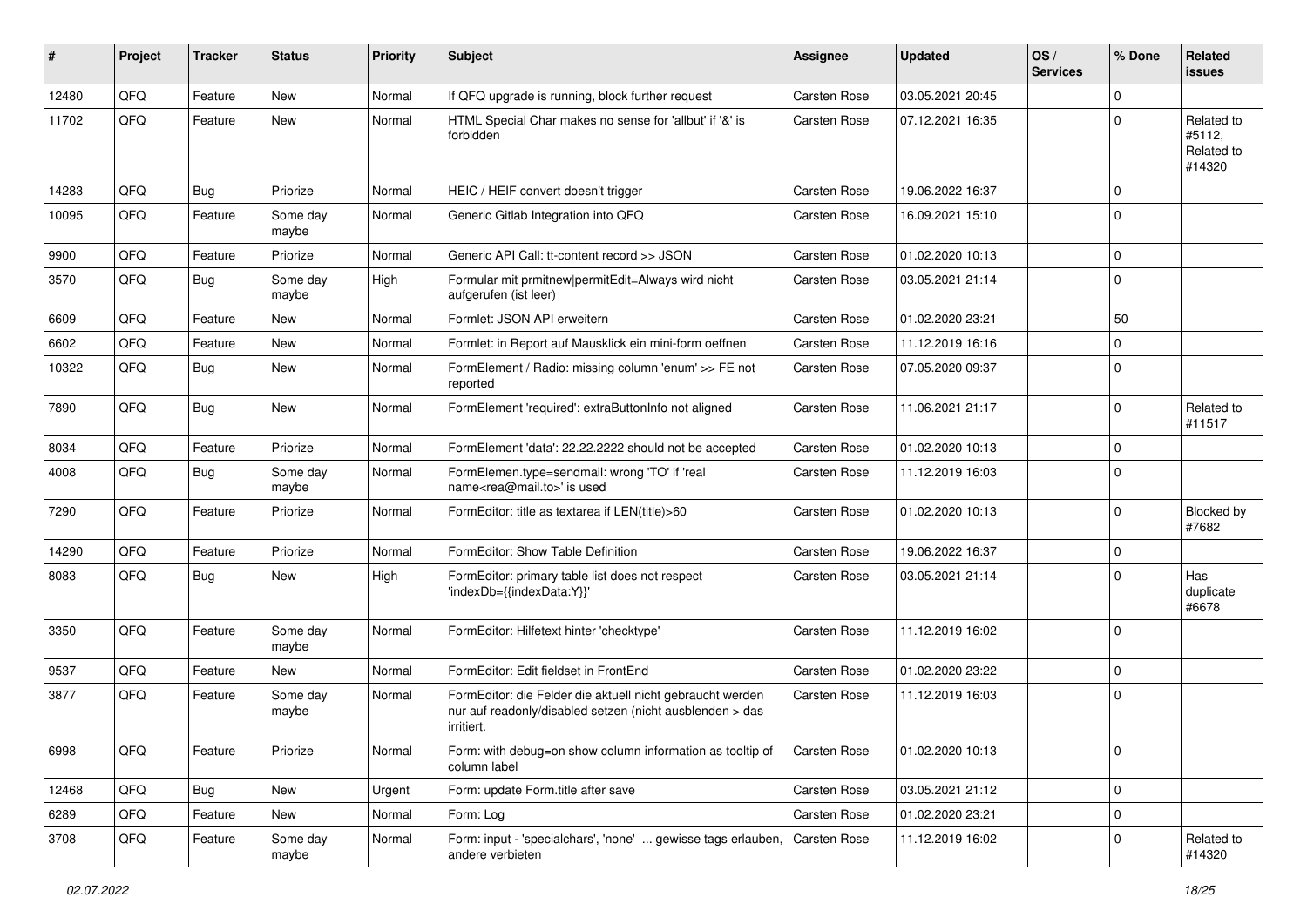| ∦     | Project | <b>Tracker</b> | <b>Status</b>     | <b>Priority</b> | <b>Subject</b>                                                                                                                                                   | <b>Assignee</b>     | <b>Updated</b>   | OS/<br><b>Services</b> | % Done      | Related<br>issues                            |
|-------|---------|----------------|-------------------|-----------------|------------------------------------------------------------------------------------------------------------------------------------------------------------------|---------------------|------------------|------------------------|-------------|----------------------------------------------|
| 9773  | QFQ     | <b>Bug</b>     | New               | Normal          | form.parameter.formModeGlobal=requiredOff                                                                                                                        | <b>Carsten Rose</b> | 01.02.2020 15:56 |                        | 0           |                                              |
| 9668  | QFQ     | Feature        | Priorize          | Normal          | Form.mode: rename 'hidden' to 'hide'                                                                                                                             | <b>Carsten Rose</b> | 05.05.2021 22:14 |                        | 0           | Related to<br>#6437                          |
| 12581 | QFQ     | <b>Bug</b>     | New               | Normal          | Form forward=close: Record 'new' in new browser tab > save Carsten Rose<br>(& close) >> Form is not reloaded with new created record id<br>and stays in mode=new |                     | 19.03.2022 17:48 |                        | 0           |                                              |
| 5983  | QFQ     | Feature        | Some dav<br>maybe | Normal          | Form Submit (save & update): normalize date/-time FE                                                                                                             | <b>Carsten Rose</b> | 01.02.2020 23:19 |                        | 0           |                                              |
| 5557  | QFQ     | Bug            | Some day<br>maybe | Normal          | Form load: STORE_RECORD filled, but should be empty                                                                                                              | <b>Carsten Rose</b> | 01.02.2020 23:19 |                        | $\mathbf 0$ |                                              |
| 12315 | QFQ     | Feature        | Some day<br>maybe | Normal          | Form History (Diffs) / Backups                                                                                                                                   | <b>Carsten Rose</b> | 16.09.2021 15:10 |                        | $\Omega$    |                                              |
| 11322 | QFQ     | Feature        | Some day<br>maybe | Normal          | Form Element JSON - (multiline parameter field)                                                                                                                  | <b>Carsten Rose</b> | 16.09.2021 15:10 |                        | $\Omega$    |                                              |
| 4756  | QFQ     | Bug            | New               | Normal          | Form dirty even nothing changes                                                                                                                                  | <b>Carsten Rose</b> | 11.12.2019 16:16 |                        | $\mathbf 0$ |                                              |
| 9602  | QFQ     | Feature        | New               | Normal          | Form definition as JSON                                                                                                                                          | <b>Carsten Rose</b> | 01.02.2020 23:21 |                        | 0           | Related to<br>#9600                          |
| 8336  | QFQ     | Feature        | New               | Normal          | Form > modified > Close New: a) Optional disable popup, b)<br>custom text, c) mode on save: close stay                                                           | <b>Carsten Rose</b> | 01.02.2020 23:22 |                        | 0           | Related to<br>#8335                          |
| 6462  | QFQ     | Bug            | <b>New</b>        | Normal          | File Upload: Nutzlose Fehlermeldung wenn Datei zu gross                                                                                                          | <b>Carsten Rose</b> | 01.02.2020 23:21 |                        | $\Omega$    | Related to<br>#6139                          |
| 4413  | QFQ     | Feature        | New               | Normal          | fieldset: show/hidden, modeSql, dynamicUpdate                                                                                                                    | <b>Carsten Rose</b> | 09.02.2022 15:19 |                        | $\mathbf 0$ |                                              |
| 4872  | QFQ     | Feature        | Some day<br>maybe | Normal          | Fields of Typo3 page available in STORE_TYPO3                                                                                                                    | <b>Carsten Rose</b> | 01.02.2020 23:19 |                        | 0           |                                              |
| 10937 | QFQ     | Bug            | New               | Normal          | Fehler mit abhängigen Select- Feldern beim Positionieren                                                                                                         | <b>Carsten Rose</b> | 12.11.2020 23:45 |                        | 0           |                                              |
| 7920  | QFQ     | Feature        | New               | Normal          | FE: Syntax Highlight, Zeinlenumbruch                                                                                                                             | <b>Carsten Rose</b> | 01.02.2020 10:03 |                        | 0           |                                              |
| 7512  | QFQ     | Bug            | New               | Normal          | FE: inputType=number >> 'pattern' is not respected                                                                                                               | Carsten Rose        | 01.02.2020 23:22 |                        | 0           |                                              |
| 9533  | QFQ     | Bug            | New               | Normal          | FE.type=upload: Check in 'beforeSave' if upload is given                                                                                                         | <b>Carsten Rose</b> | 01.02.2020 23:22 |                        | $\Omega$    | Related to<br>#11523                         |
| 9534  | QFQ     | Bug            | Priorize          | Urgent          | FE.type=upload: 'Unknown Mode: ID"                                                                                                                               | <b>Carsten Rose</b> | 03.05.2021 21:14 |                        | $\Omega$    | Related to<br>#9532                          |
| 8037  | QFQ     | <b>Bug</b>     | Priorize          | Normal          | FE.type=upload (advanced mode): {{slaveld:V}} missing<br>during dynamic update                                                                                   | <b>Carsten Rose</b> | 01.02.2020 10:13 |                        | $\Omega$    |                                              |
| 9347  | QFQ     | Bug            | New               | High            | FE.type=upload with dynamic show/hidden: required not<br>detected                                                                                                | Carsten Rose        | 12.06.2021 10:40 |                        | 0           | Related to<br>#5305,<br>Related to<br>#12398 |
| 12162 | QFQ     | Feature        | New               | Normal          | FE.type=sendmail: personalized mailing (several mails) via<br>template                                                                                           | Carsten Rose        | 03.05.2021 20:45 |                        | $\mathbf 0$ |                                              |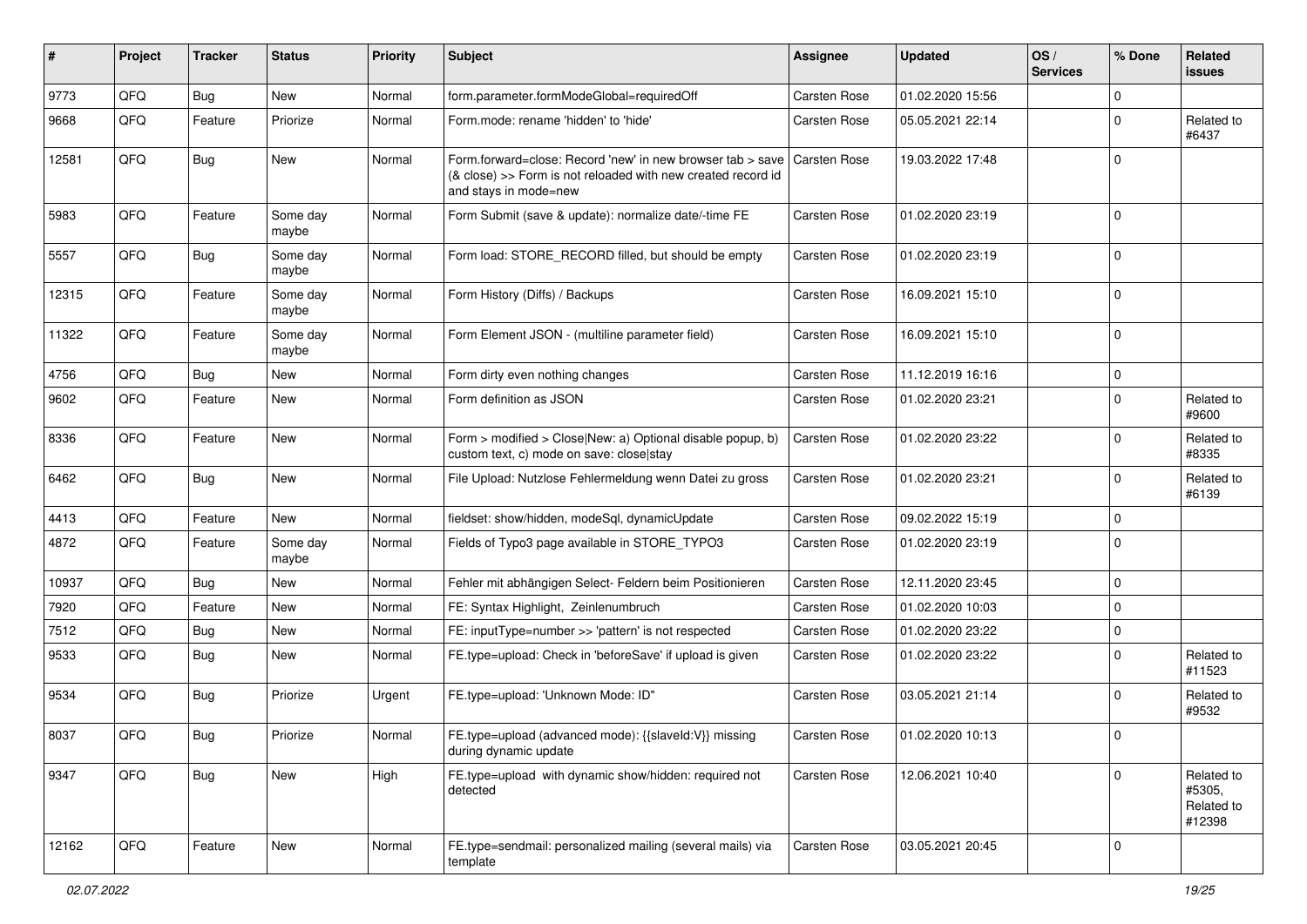| ∦     | Project | <b>Tracker</b> | <b>Status</b>     | <b>Priority</b> | Subject                                                                                                              | Assignee            | <b>Updated</b>   | OS/<br><b>Services</b> | % Done         | Related<br>issues                                                     |
|-------|---------|----------------|-------------------|-----------------|----------------------------------------------------------------------------------------------------------------------|---------------------|------------------|------------------------|----------------|-----------------------------------------------------------------------|
| 10082 | QFQ     | Bug            | <b>New</b>        | Normal          | FE.type=SELECT - 'sanatize' Class                                                                                    | <b>Carsten Rose</b> | 07.05.2020 09:36 |                        | $\Omega$       | Related to<br>#10081                                                  |
| 7899  | QFQ     | Bug            | New               | High            | Fe.type=password / retype / required: always complain about   Carsten Rose<br>missing value                          |                     | 03.05.2021 21:14 |                        | $\Omega$       |                                                                       |
| 9317  | QFQ     | Bug            | New               | Normal          | FE.type=note: with dynamic show/hidden an empty label<br>causes trouble                                              | <b>Carsten Rose</b> | 01.02.2020 23:22 |                        | $\mathbf 0$    |                                                                       |
| 8049  | QFQ     | Bug            | New               | Normal          | FE.type=note, column 'value': text moves some pixel to top<br>after save                                             | <b>Carsten Rose</b> | 01.02.2020 23:22 |                        | $\Omega$       |                                                                       |
| 5559  | QFQ     | Bug            | New               | Normal          | FE.type = Upload: 'accept' might contain variables                                                                   | <b>Carsten Rose</b> | 11.05.2020 21:23 |                        | $\Omega$       |                                                                       |
| 5021  | QFQ     | Bug            | Some day<br>maybe | Normal          | FE.typ=extra - during save displays error 'datum2' already<br>filled in STORE SIP - the value is stored nevertheless | Carsten Rose        | 01.02.2020 23:19 |                        | $\Omega$       | Related to<br>#3875                                                   |
| 10013 | QFQ     | Feature        | Some day<br>maybe | Normal          | FE.typ=editor: CodeMirror                                                                                            | Carsten Rose        | 08.06.2022 10:37 |                        | $\Omega$       | Related to<br>#12611.<br>Related to<br>#12490.<br>Related to<br>#7732 |
| 8277  | QFQ     | Feature        | Priorize          | Normal          | fe.parameter.default=                                                                                                | <b>Carsten Rose</b> | 01.02.2020 23:17 |                        | $\Omega$       | Related to<br>#8113                                                   |
| 7656  | QFQ     | Bug            | Priorize          | Normal          | FE with required, 'pattern' and 'extraButtonLock': always<br>complain about missing value                            | <b>Carsten Rose</b> | 01.02.2020 10:13 |                        | $\Omega$       |                                                                       |
| 3547  | QFQ     | Bug            | <b>New</b>        | Normal          | FE of type 'note' causes writing of empty fields.                                                                    | <b>Carsten Rose</b> | 01.02.2020 23:21 |                        | $\Omega$       |                                                                       |
| 12040 | QFQ     | Bug            | New               | Normal          | FE Mode 'hidden' für zwei FEs auf einer Zeile                                                                        | <b>Carsten Rose</b> | 18.02.2021 10:13 |                        | $\mathbf 0$    |                                                                       |
| 3750  | QFQ     | Bug            | Some day<br>maybe | Normal          | FE in a row: if one violates check, all are red                                                                      | <b>Carsten Rose</b> | 11.12.2019 16:03 |                        | $\Omega$       |                                                                       |
| 9531  | QFQ     | Bug            | <b>New</b>        | High            | FE File: Dynamic Update / modeSql / required detected even<br>it not set                                             | <b>Carsten Rose</b> | 11.06.2021 20:32 |                        | $\Omega$       | Related to<br>#12398                                                  |
| 7812  | QFQ     | Feature        | New               | Normal          | FE 'Subrecord' - new option 'subrecordShowFilter',<br>'subrecordPaging'                                              | <b>Carsten Rose</b> | 01.02.2020 23:22 |                        | $\Omega$       |                                                                       |
| 9352  | QFQ     | Feature        | <b>New</b>        | Normal          | FE 'Native' fire slaveld, sqlAfter, sqlIns                                                                           | Carsten Rose        | 01.02.2020 23:22 |                        | $\Omega$       |                                                                       |
| 8584  | QFQ     | Feature        | Priorize          | Normal          | FE 'Action' - never assign to Container (except Template<br>Group)                                                   | <b>Carsten Rose</b> | 01.02.2020 10:13 |                        | $\Omega$       |                                                                       |
| 9862  | QFQ     | Bug            | Priorize          | Normal          | Failed writing to sql mail qfq.log should throw an exception                                                         | <b>Carsten Rose</b> | 01.02.2020 10:13 |                        | $\Omega$       |                                                                       |
| 8719  | QFQ     | Feature        | New               | Normal          | extraButtonLock: add support for 0/1                                                                                 | <b>Carsten Rose</b> | 01.02.2020 23:22 |                        | $\Omega$       |                                                                       |
| 4528  | QFQ     | Bug            | Some day<br>maybe | Normal          | extraButtonLock mit SQLAhead Bug                                                                                     | <b>Carsten Rose</b> | 01.02.2020 23:19 |                        | $\overline{0}$ |                                                                       |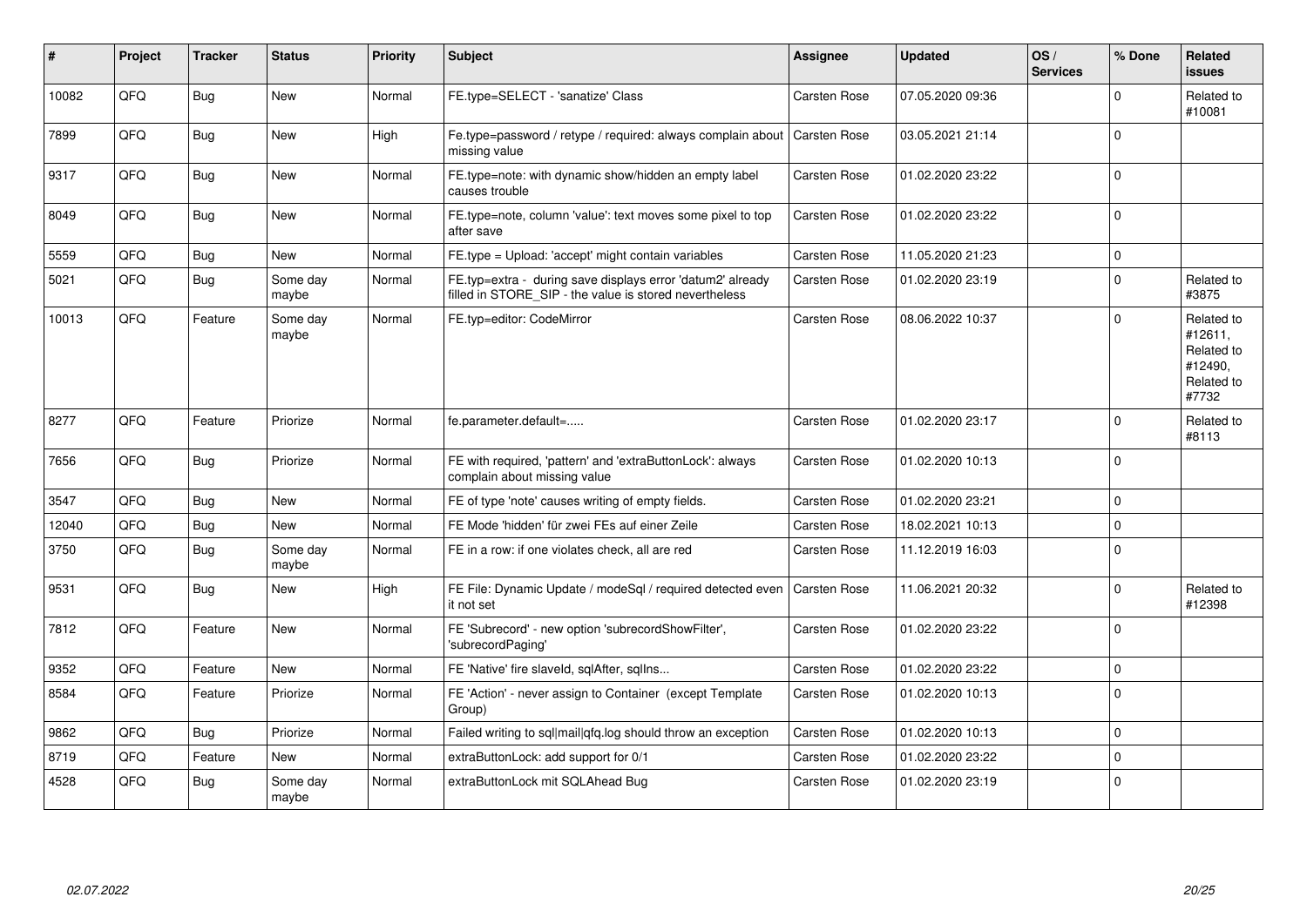| #     | Project        | <b>Tracker</b> | <b>Status</b>     | <b>Priority</b> | <b>Subject</b>                                                                                                          | <b>Assignee</b>     | <b>Updated</b>   | OS/<br><b>Services</b> | % Done       | Related<br>issues                                                                                                              |
|-------|----------------|----------------|-------------------|-----------------|-------------------------------------------------------------------------------------------------------------------------|---------------------|------------------|------------------------|--------------|--------------------------------------------------------------------------------------------------------------------------------|
| 11517 | QFQ            | <b>Bug</b>     | In Progress       | Normal          | extraButtonInfo Broken for multiple FormElements                                                                        | <b>Carsten Rose</b> | 12.05.2022 13:12 |                        | <sup>0</sup> | Related to<br>#7890,<br>Related to<br>#3811, Has<br>duplicate<br>#10905, Has<br>duplicate<br>#10553, Has<br>duplicate<br>#6779 |
| 11217 | QFQ            | Feature        | Some day<br>maybe | Normal          | <b>Extend Script Functionality</b>                                                                                      | <b>Carsten Rose</b> | 16.09.2021 15:10 |                        | $\Omega$     |                                                                                                                                |
| 3900  | QFQ            | Feature        | Some day<br>maybe | Normal          | Extend documentation of 'Copy / Paste'                                                                                  | Carsten Rose        | 11.12.2019 16:03 |                        | $\Omega$     | Related to<br>#3899                                                                                                            |
| 6594  | QFQ            | Feature        | New               | Normal          | Excel: on download, check if there is a valid sip                                                                       | <b>Carsten Rose</b> | 01.02.2020 23:21 |                        | $\mathbf 0$  |                                                                                                                                |
| 12024 | QFQ            | Feature        | New               | Normal          | Excel Export: text columns by default decode<br>htmlspeciachar()                                                        | <b>Carsten Rose</b> | 17.02.2021 23:55 |                        | 0            | Related to<br>#12022                                                                                                           |
| 10976 | QFQ            | Feature        | <b>New</b>        | Normal          | Excel Export Verbesserungen                                                                                             | <b>Carsten Rose</b> | 06.08.2020 10:56 |                        | $\mathbf 0$  |                                                                                                                                |
| 4328  | QFQ            | Bug            | Some day<br>maybe | Normal          | Error Message: Show FE name/number on problems in FE                                                                    | Carsten Rose        | 01.02.2020 23:20 |                        | $\Omega$     |                                                                                                                                |
| 4330  | QFQ            | Feature        | Some day<br>maybe | Normal          | Error Message: report missing {{ / }} in sqlUpdate, sqlInsert,<br>sqlDelete, sqlAfter, sqlBefore in FE action elements. | <b>Carsten Rose</b> | 01.02.2020 23:20 |                        | $\mathbf 0$  |                                                                                                                                |
| 9128  | QFQ            | Feature        | New               | Normal          | Error Message: not replaced variables- a) replace back to '{{'<br>b) underline                                          | Carsten Rose        | 01.02.2020 23:22 |                        | $\Omega$     | Related to<br>#9129                                                                                                            |
| 9127  | QFQ            | Bug            | New               | Normal          | Error Message: change 'roll over' color - text not readable                                                             | <b>Carsten Rose</b> | 01.02.2020 23:22 |                        | 0            |                                                                                                                                |
| 6912  | QFQ            | <b>Bug</b>     | New               | Normal          | error Message Var 'deadline' already set in SIP - in Form<br>with FE.value={{deadline:R:::{{deadlinePeriod:Y}}}}        | <b>Carsten Rose</b> | 01.02.2020 23:21 |                        | $\Omega$     |                                                                                                                                |
| 5132  | QFQ            | Feature        | Some day<br>maybe | Normal          | Error Message sendmail missing attachment: more details                                                                 | <b>Carsten Rose</b> | 01.02.2020 23:19 |                        | $\Omega$     |                                                                                                                                |
| 7547  | QFQ            | Bug            | New               | Normal          | Error Message in afterSave: wrong parameter column<br>reported                                                          | <b>Carsten Rose</b> | 01.02.2020 23:22 |                        | $\mathbf 0$  |                                                                                                                                |
| 6677  | QFQ            | Bug            | New               | Normal          | Error message FE Action Element: no/wrong FE reference<br>who cause the problem.                                        | <b>Carsten Rose</b> | 01.02.2020 23:21 |                        | 0            |                                                                                                                                |
| 9013  | QFQ            | Bug            | New               | Normal          | Error in Twig template not handled                                                                                      | <b>Carsten Rose</b> | 20.10.2021 13:43 |                        | $\mathbf 0$  |                                                                                                                                |
| 6250  | QFQ            | Feature        | In Progress       | Normal          | Enhance layout: a) Subrecord, b) Subrecord-Title                                                                        | Carsten Rose        | 01.02.2020 23:22 |                        | 0            | Related to<br>#5391                                                                                                            |
| 8585  | QFQ            | Feature        | Priorize          | Normal          | Enhance Error message for 'unknown form'                                                                                | Carsten Rose        | 01.02.2020 10:13 |                        | $\mathbf 0$  |                                                                                                                                |
| 5579  | QFQ            | Feature        | Some day<br>maybe | Normal          | Enhance Doc / Presentation: variable type 'link column type'                                                            | Carsten Rose        | 01.02.2020 23:19 |                        | 0            |                                                                                                                                |
| 9783  | $\mathsf{QFQ}$ | <b>Bug</b>     | New               | Normal          | Email with special characters                                                                                           | Carsten Rose        | 01.02.2020 23:22 |                        | 0            |                                                                                                                                |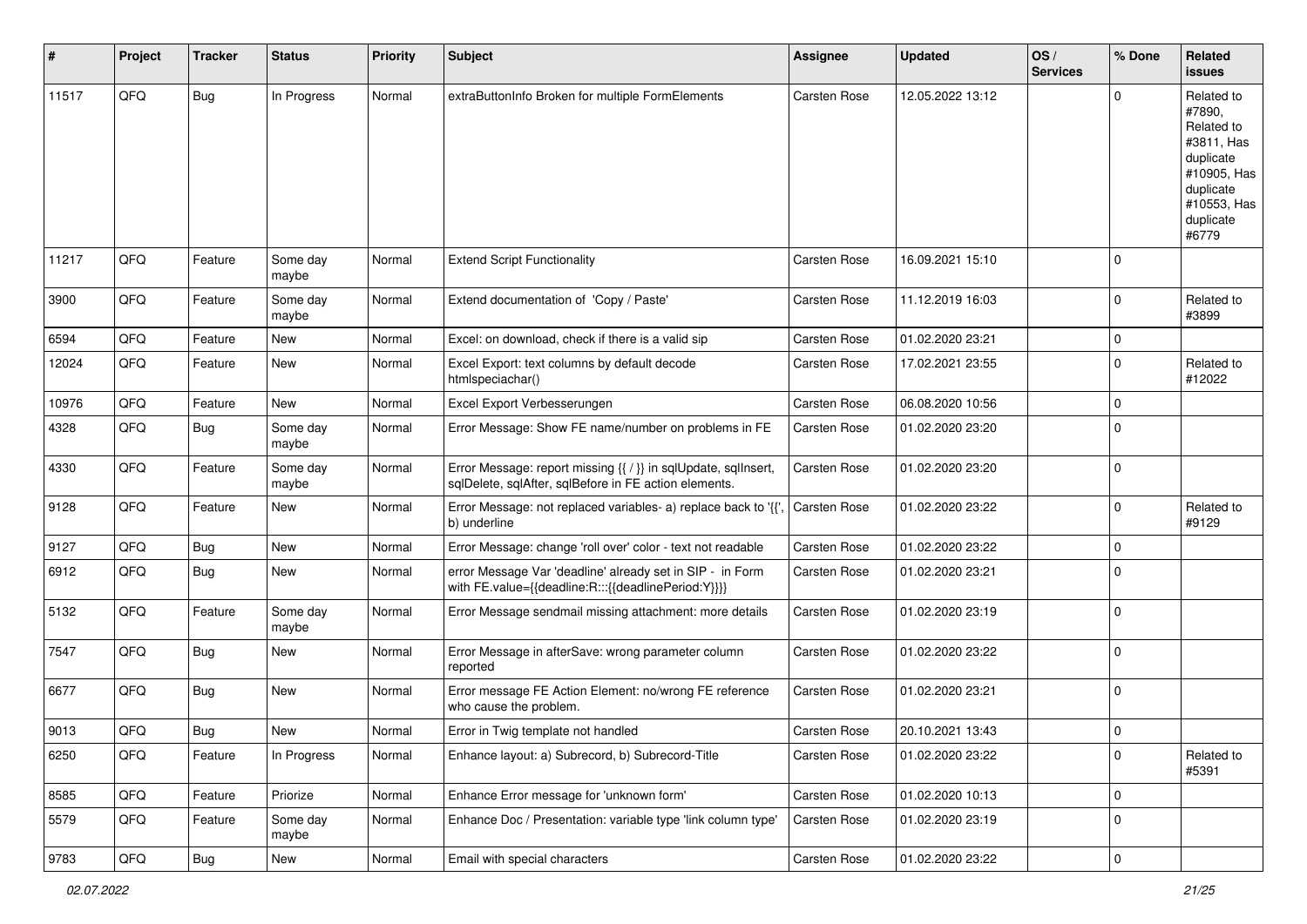| #     | Project | <b>Tracker</b> | <b>Status</b>     | <b>Priority</b> | <b>Subject</b>                                                                                                     | <b>Assignee</b>     | <b>Updated</b>   | OS/<br><b>Services</b> | % Done      | Related<br><b>issues</b>  |
|-------|---------|----------------|-------------------|-----------------|--------------------------------------------------------------------------------------------------------------------|---------------------|------------------|------------------------|-------------|---------------------------|
| 11460 | QFQ     | Feature        | New               | Normal          | Easier creation of changelog: gitchangelog                                                                         | <b>Carsten Rose</b> | 12.06.2021 10:20 |                        | 0           | Related to<br>#13467      |
| 7109  | QFQ     | Feature        | New               | Normal          | Dynamic Updates: row/element hide                                                                                  | <b>Carsten Rose</b> | 01.02.2020 23:22 |                        | 0           | Has<br>duplicate<br>#4081 |
| 7002  | QFQ     | Bug            | <b>New</b>        | Normal          | Dynamic Update: row does not disappear / appear                                                                    | <b>Carsten Rose</b> | 01.02.2020 23:22 |                        | 0           |                           |
| 3682  | QFQ     | Bug            | Some day<br>maybe | Normal          | Dynamic update: Radio buttons                                                                                      | <b>Carsten Rose</b> | 11.12.2019 16:02 |                        | $\Omega$    |                           |
| 4082  | QFQ     | Feature        | New               | Normal          | Dynamic Update: modeSql - useful default                                                                           | <b>Carsten Rose</b> | 01.02.2020 23:22 |                        | 0           |                           |
| 8106  | QFQ     | Bug            | Some day<br>maybe | Normal          | Dynamic Update: Feld kann nicht auf empty zurückgesetzt<br>werden                                                  | <b>Carsten Rose</b> | 11.12.2019 16:01 |                        | 0           |                           |
| 3811  | QFQ     | <b>Bug</b>     | Some day<br>maybe | Normal          | Dynamic Update: extraButtonInfo - Text aktualisieren                                                               | <b>Carsten Rose</b> | 11.12.2019 16:03 |                        | 0           | Related to<br>#11517      |
| 11504 | QFQ     | Feature        | New               | Normal          | Dynamic Update: Button text update for 'Save',' Close' &<br>'Delete'                                               | <b>Carsten Rose</b> | 12.11.2020 23:44 |                        | $\Omega$    |                           |
| 3216  | QFQ     | Feature        | Some day<br>maybe | Normal          | dynamic update für checkbox label2                                                                                 | <b>Carsten Rose</b> | 11.12.2019 16:03 |                        | 0           | Related to<br>#2081       |
| 4583  | QFQ     | Bug            | Some day<br>maybe | Normal          | Dynamic Update bei TypeAhead Feldern                                                                               | <b>Carsten Rose</b> | 01.02.2020 23:19 |                        | $\Omega$    |                           |
| 4869  | QFQ     | Feature        | Some day<br>maybe | Normal          | Dynamic Update (show, hide, readonly?, required?) for<br><b>Template Group Elements</b>                            | <b>Carsten Rose</b> | 01.02.2020 23:19 |                        | 0           | Related to<br>#4865       |
| 12670 | QFQ     | Bug            | New               | High            | Dropdown-Menu classes können nicht mehr angegeben<br>werden                                                        | <b>Carsten Rose</b> | 07.12.2021 17:19 |                        | $\Omega$    |                           |
| 9975  | QFQ     | Bug            | Priorize          | Normal          | Dropdown Menu: 'r:3' broken                                                                                        | <b>Carsten Rose</b> | 01.02.2020 10:13 |                        | 0           |                           |
| 2995  | QFQ     | Feature        | Some day<br>maybe | Normal          | Dropdown JQuery Plugin: 'chosen' - Moeglichkeit um Select<br>Listen mehr Funktion zu geben. Kein Bootstrap noetig. | Carsten Rose        | 11.12.2019 16:03 |                        | $\Omega$    |                           |
| 10119 | QFQ     | Feature        | New               | Normal          | Dropdown (selectlist) & Type Ahead: format and catagorize<br>list                                                  | <b>Carsten Rose</b> | 07.05.2020 09:36 |                        | 0           |                           |
| 12603 | QFQ     | Feature        | New               | Normal          | Dropdown (Select), Radio, checkbox:<br>itemListAlways={{!SELECT key, value}}                                       | <b>Carsten Rose</b> | 19.03.2022 17:47 |                        | $\Omega$    |                           |
| 7217  | QFQ     | Feature        | Priorize          | Normal          | Download: notice User if ` sip=?` is missing                                                                       | <b>Carsten Rose</b> | 01.02.2020 10:13 |                        | 0           |                           |
| 6292  | QFQ     | Feature        | New               | Normal          | Download: File speichern mit Hash aber original Filename in<br>der Datenbank vermerken fuer Downloads              | <b>Carsten Rose</b> | 01.02.2020 23:21 |                        | $\Omega$    |                           |
| 10996 | QFQ     | Feature        | <b>New</b>        | Normal          | Download video via sip: no seek                                                                                    | Carsten Rose        | 12.08.2020 14:18 |                        | $\mathbf 0$ |                           |
| 5221  | QFQ     | <b>Bug</b>     | New               | High            | Download Dialog: Bleibt stehen in FF wenn Datei<br>automatisch gespeichert wird.                                   | Carsten Rose        | 03.05.2021 21:14 |                        | 0           |                           |
| 4293  | QFQ     | <b>Bug</b>     | Some day<br>maybe | Normal          | Download broken if token 'd:' is missing - but no error<br>message                                                 | Carsten Rose        | 11.12.2019 16:03 |                        | $\mathbf 0$ | Related to<br>#7514       |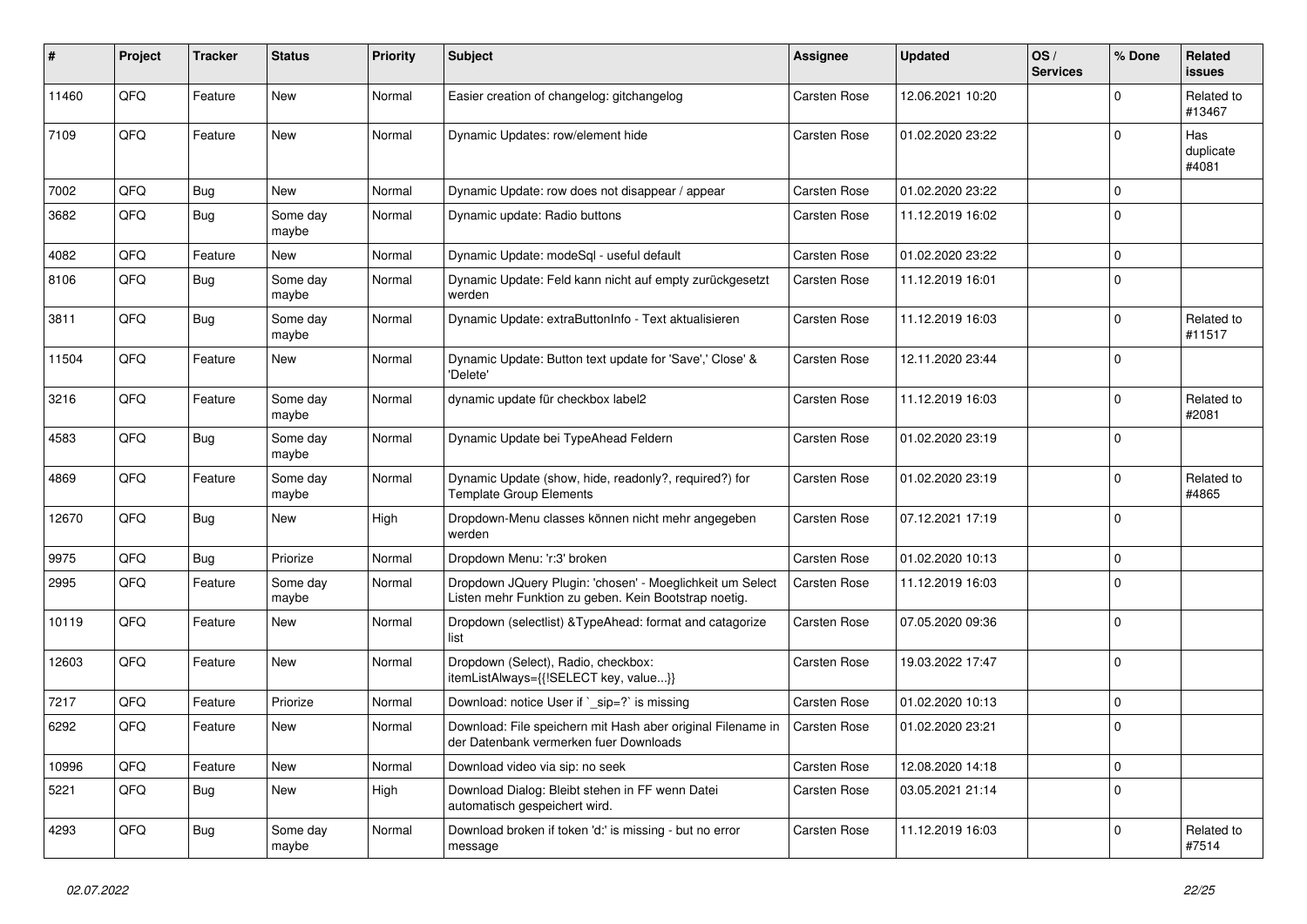| #     | Project | <b>Tracker</b> | <b>Status</b>              | <b>Priority</b> | <b>Subject</b>                                                               | <b>Assignee</b>     | <b>Updated</b>   | OS/<br><b>Services</b> | % Done       | Related<br>issues    |
|-------|---------|----------------|----------------------------|-----------------|------------------------------------------------------------------------------|---------------------|------------------|------------------------|--------------|----------------------|
| 12109 | QFQ     | Feature        | New                        | Normal          | Donwload Link: Plain, SIP, Persistent Link, Peristent SIP -<br>new notation  | <b>Carsten Rose</b> | 03.05.2021 20:45 |                        | $\Omega$     | Related to<br>#12085 |
| 3905  | QFQ     | Feature        | Some day<br>maybe          | Normal          | Documentation: Best Practice anhand eines Online<br>Bewerbungstools          | <b>Carsten Rose</b> | 11.12.2019 16:03 |                        | $\mathbf 0$  |                      |
| 8894  | QFQ     | Feature        | Some day<br>maybe          | Normal          | Documentation Tags Usable in QFQ Application                                 | <b>Carsten Rose</b> | 11.12.2019 16:01 |                        | 0            |                      |
| 13460 | QFQ     | Bug            | New                        | Normal          | Doc: Password set/reset  password should not processed<br>with 'html encode' | <b>Carsten Rose</b> | 19.03.2022 17:46 |                        | $\mathbf 0$  |                      |
| 8892  | QFQ     | Feature        | Some day<br>maybe          | Normal          | Display and Edit SQL Comments in Form Editor                                 | <b>Carsten Rose</b> | 11.12.2019 16:01 |                        | $\mathbf 0$  |                      |
| 3458  | QFQ     | Feature        | Some day<br>maybe          | Normal          | Display 'Edit Form Element'-Checkbox on form: should<br>depend on FE Group   | Carsten Rose        | 11.12.2019 16:02 |                        | $\mathbf 0$  | Related to<br>#3447  |
| 3273  | QFQ     | Feature        | Some day<br>maybe          | Low             | Dirty Flag in Form                                                           | <b>Carsten Rose</b> | 11.12.2019 16:02 |                        | $\Omega$     |                      |
| 12503 | QFQ     | Feature        | Priorize                   | Normal          | Detect dangerous UPDATE statement with missing WHERE                         | <b>Carsten Rose</b> | 05.05.2021 22:09 |                        | $\mathbf 0$  |                      |
| 7481  | QFQ     | Feature        | New                        | Normal          | Detect 'BaseUrl' automatically                                               | <b>Carsten Rose</b> | 01.02.2020 23:21 |                        | $\mathbf 0$  |                      |
| 7630  | QFQ     | Feature        | Priorize                   | Normal          | detailed error message for simple upload                                     | <b>Carsten Rose</b> | 01.02.2020 10:13 |                        | $\mathbf 0$  |                      |
| 13566 | QFQ     | Feature        | Ready to sync<br>(develop) | Normal          | Delete config-example.qfq.php file                                           | Carsten Rose        | 23.12.2021 09:25 |                        | 0            |                      |
| 9348  | QFQ     | Feature        | New                        | Normal          | defaultThumbnailSize: pre render thumbnails                                  | <b>Carsten Rose</b> | 12.06.2021 09:05 |                        | $\mathbf 0$  |                      |
| 3331  | QFQ     | Feature        | Some day<br>maybe          | Normal          | Default Tooltip fuer _page? Links: mit Form und Record ID                    | <b>Carsten Rose</b> | 11.12.2019 16:02 |                        | $\Omega$     |                      |
| 3130  | QFQ     | <b>Bug</b>     | Some day<br>maybe          | Normal          | Debug Info's nicht korrekt nach 'New > Save'.                                | Carsten Rose        | 11.12.2019 16:03 |                        | $\Omega$     | Related to<br>#3253  |
| 12337 | QFQ     | Feature        | Some day<br>maybe          | Normal          | Database.php: better caching                                                 | <b>Carsten Rose</b> | 16.09.2021 15:10 |                        | $\Omega$     |                      |
| 3990  | QFQ     | Feature        | Some day<br>maybe          | High            | custom class definition: add space automatically                             | Carsten Rose        | 03.05.2021 21:14 |                        | $\mathbf{0}$ |                      |
| 9136  | QFQ     | Feature        | New                        | Normal          | Create ZIP files with dynamic PDFs                                           | <b>Carsten Rose</b> | 01.02.2020 23:22 |                        | $\mathbf{0}$ |                      |
| 13841 | QFQ     | Feature        | New                        | Normal          | Create PDF via iText - evaluate                                              | <b>Carsten Rose</b> | 19.03.2022 17:42 |                        | $\mathbf 0$  |                      |
| 13843 | QFQ     | Feature        | <b>New</b>                 | Normal          | Create JWT via QFQ                                                           | Carsten Rose        | 19.03.2022 17:42 |                        | $\mathbf 0$  |                      |
| 8089  | QFQ     | Feature        | New                        | Normal          | Copy/Paste for FormElements                                                  | Carsten Rose        | 01.02.2020 23:22 |                        | 0            |                      |
| 12330 | QFQ     | Feature        | New                        | Normal          | Copy to input field / text area / TinyMCE                                    | Carsten Rose        | 07.04.2021 09:01 |                        | 0            |                      |
| 12327 | QFQ     | <b>Bug</b>     | New                        | Normal          | Copy to clipboard: Glyphicon can not be changed                              | Carsten Rose        | 27.12.2021 17:59 |                        | 0            |                      |
| 4650  | QFQ     | Feature        | Some day<br>maybe          | Normal          | Convert html to doc/rtf                                                      | Carsten Rose        | 01.02.2020 23:20 |                        | 0            | Related to<br>#10704 |
| 12714 | QFG     | <b>Bug</b>     | New                        | Normal          | Conversion of GIF to PDF broken when GIF contains Alpha.                     | <b>Carsten Rose</b> | 19.03.2022 17:49 |                        | 0            |                      |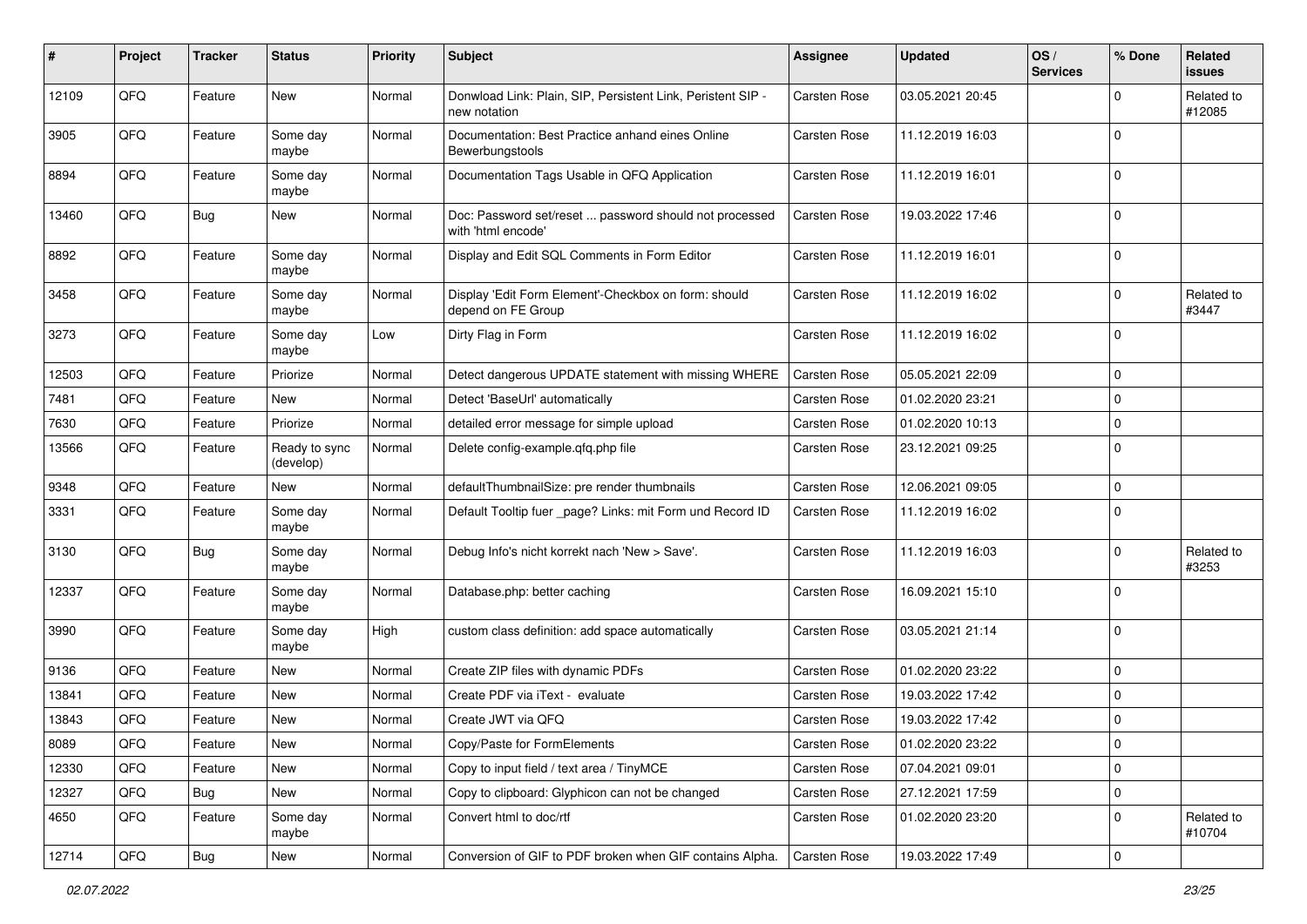| #     | Project | <b>Tracker</b> | <b>Status</b>     | <b>Priority</b> | Subject                                                                                                                       | Assignee            | <b>Updated</b>   | OS/<br><b>Services</b> | % Done      | Related<br><b>issues</b>                        |
|-------|---------|----------------|-------------------|-----------------|-------------------------------------------------------------------------------------------------------------------------------|---------------------|------------------|------------------------|-------------|-------------------------------------------------|
| 8082  | QFQ     | Feature        | Priorize          | High            | Contact form without saving record                                                                                            | <b>Carsten Rose</b> | 07.12.2021 15:20 |                        | $\Omega$    | Related to<br>#8587.<br><b>Blocks</b><br>#11850 |
| 3349  | QFQ     | Bug            | Some day<br>maybe | Normal          | config.qfq.ini: a) vertraegt keine '=' im Value (z.B. Passwort),<br>b) Values sollten in ticks einschliessbar sein (spaces, ) | <b>Carsten Rose</b> | 11.12.2019 16:02 |                        | $\mathbf 0$ |                                                 |
| 4279  | QFQ     | <b>Bug</b>     | Some day<br>maybe | High            | config.linkVars lost                                                                                                          | <b>Carsten Rose</b> | 03.05.2021 21:14 |                        | $\Omega$    |                                                 |
| 7102  | QFQ     | Feature        | New               | Normal          | Comment sign in report: '#' and '--'                                                                                          | Carsten Rose        | 01.02.2020 23:21 |                        | $\Omega$    |                                                 |
| 6715  | QFQ     | Feature        | Some day<br>maybe | Normal          | Code-Refactoring: dbArray vereinheitlichen                                                                                    | <b>Carsten Rose</b> | 11.12.2019 16:02 |                        | $\mathbf 0$ |                                                 |
| 12163 | QFQ     | Feature        | New               | Normal          | Checkbox: table wrap                                                                                                          | <b>Carsten Rose</b> | 03.05.2021 20:51 |                        | $\Omega$    |                                                 |
| 9691  | QFQ     | Bug            | In Progress       | Normal          | Checkbox: dynamic update $>$ readonly                                                                                         | <b>Carsten Rose</b> | 01.02.2020 23:22 |                        | 50          | Related to<br>#9834                             |
| 11752 | QFQ     | Bug            | <b>New</b>        | Normal          | checkbox renders multiple input elements with same name                                                                       | <b>Carsten Rose</b> | 17.12.2020 14:58 |                        | $\Omega$    | Related to<br>#11750                            |
| 9669  | QFQ     | <b>Bug</b>     | Some day<br>maybe | Normal          | Checkbox / Template Group: radio/checkbox visible broken<br>after 'add'                                                       | Carsten Rose        | 16.06.2021 13:47 |                        | $\Omega$    | Related to<br>#8091                             |
| 12474 | QFQ     | Feature        | New               | Normal          | Check BaseConfigURL if it is given and the the last char is '/'                                                               | <b>Carsten Rose</b> | 03.05.2021 20:45 |                        | $\Omega$    |                                                 |
| 13451 | QFQ     | Bug            | <b>New</b>        | Normal          | Character Counter / Max Character: Problem in Safari                                                                          | <b>Carsten Rose</b> | 15.04.2022 17:18 |                        | $\Omega$    |                                                 |
| 13467 | QFQ     | Feature        | New               | Normal          | ChangeLog Generator                                                                                                           | <b>Carsten Rose</b> | 19.03.2022 17:46 |                        | $\Omega$    | Related to<br>#11460                            |
| 9781  | QFQ     | Feature        | <b>New</b>        | Normal          | Button: CSS class to make buttons smaller                                                                                     | <b>Carsten Rose</b> | 01.02.2020 23:22 |                        | $\mathbf 0$ |                                                 |
| 10716 | QFQ     | Feature        | Some day<br>maybe | Normal          | Business Logic mit Externen Skripten                                                                                          | <b>Carsten Rose</b> | 16.09.2021 15:10 |                        | $\Omega$    | Related to<br>#10713,<br>Related to<br>#8217    |
| 9177  | QFQ     | Bug            | New               | Normal          | Bug? QFQ tries to save an action FE, which has real<br>existing column name                                                   | Carsten Rose        | 01.02.2020 23:22 |                        | $\mathbf 0$ |                                                 |
| 9958  | QFQ     | Bug            | Priorize          | Normal          | Broken subrecord query: no error message                                                                                      | <b>Carsten Rose</b> | 05.02.2021 15:15 |                        | $\mathbf 0$ |                                                 |
| 11893 | QFQ     | Feature        | New               | High            | Broken SIP: a) only report one time, b) only report in main<br>column                                                         | <b>Carsten Rose</b> | 12.05.2021 12:13 |                        | $\mathbf 0$ | Related to<br>#12532,<br>Related to<br>#14187   |
| 8520  | QFQ     | Feature        | Some day<br>maybe | Normal          | Bring QFQ to Composer                                                                                                         | <b>Carsten Rose</b> | 16.09.2021 15:10 |                        | $\Omega$    |                                                 |
| 12546 | QFQ     | Bug            | Feedback          | Normal          | Branch 'Development' - Unit Tests mit dirty workaround<br>angepasst                                                           | <b>Carsten Rose</b> | 19.03.2022 17:48 |                        | $\Omega$    |                                                 |